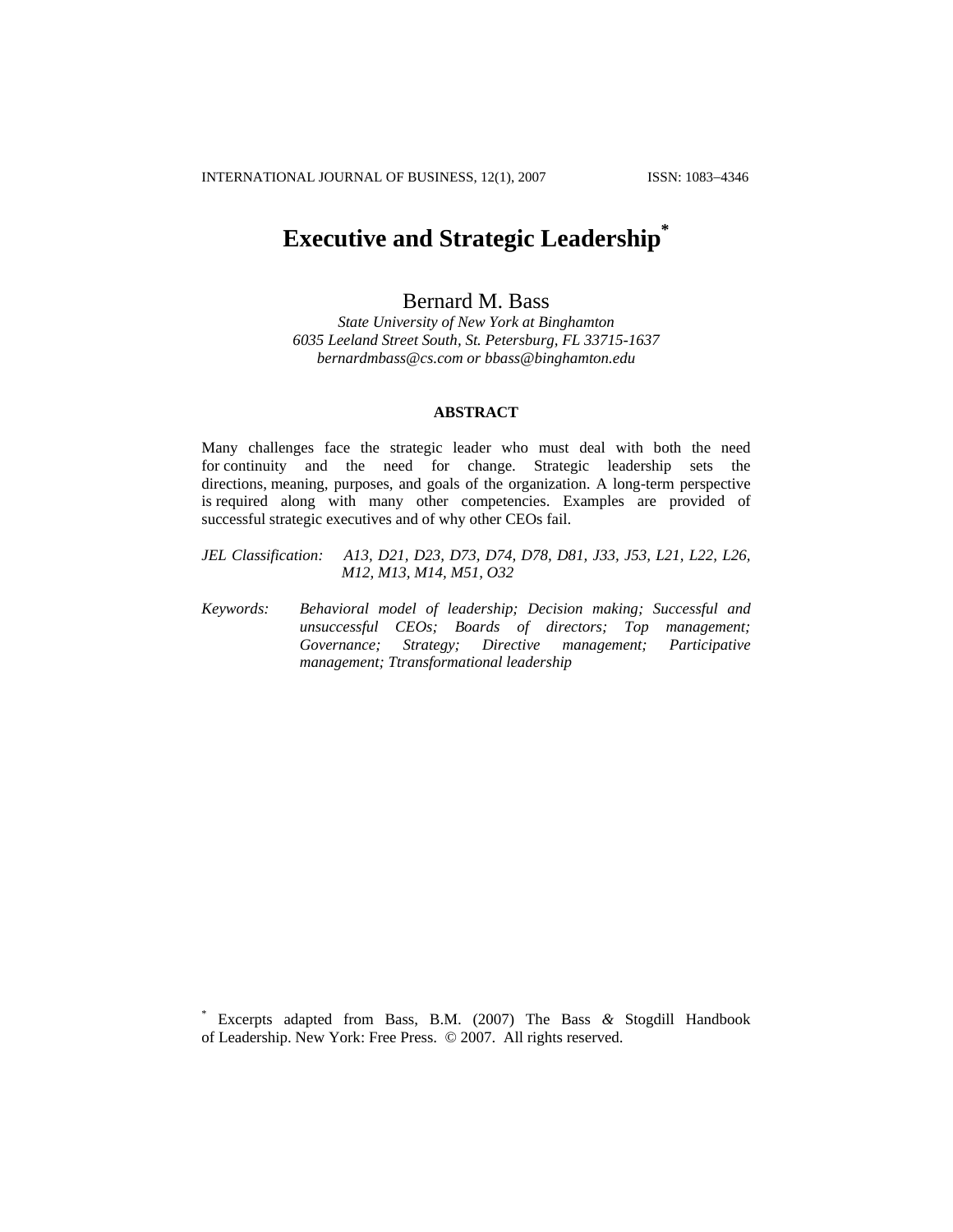#### **I. INTRODUCTION**

Chief executive officers and top management set policies for acquiring and integrating resources for the organization. Among their goals are to reduce uncertainty, increase stability, increase resources, and reduce competition. They strive to create favorable public images and opinions of the organization and its products and services. They oversee conformance with government policies, regulations, taxes, and trade. Indirectly, they influence government through personal influence, support of lobbyists, trade associations, and political campaigns. Ideally, top-level business leaders choose markets based on strategic planning and location of their facilities. They manage the management, production and services systems. Their evaluations, coordination, and policies influence the organization's subsystems of finance, capital, and personnel (Day and Lord, 1988). In the nonprofit sector, James Webb, long-term Director of the National Aeronautic and Space Agency exemplified the effective chief administrator of a federal agency. According to Sayles (1979), NASA was superbly managed. In under ten years, the agency went from no knowledge of man in space to an operational space program. It was a tremendous accomplishment in organizational leadership. The strategic thinking and implementation had to occur in the face of many risks, uncertainties, and unknowns.

Strategies are a product of the interaction of the individual leader and the organization's internal and external environment. Systems thinking is required that aims to produce the synergies that are more than the sum of the individual parts of the organization. Complexity is the rule rather than the exception. The complexity is illustrated by two organizations jointly supporting basic research but competing in the same market.

Providing strategic leadership is an important role for the CEO and for many other senior executives (Farkus and De Backer, 1996). They need to understand the health of their available markets, the products and services that can serve those markets advantageously, balance sheets and the availability of capital, how to optimize the interests of the various organizational constituencies, how to manage change in good times and bad times, how to use authority and accountability, and how to shape an effective management team of diverse competencies and interests.

## **II. RELATIONS OF THE CEO AND SENIOR EXECUTIVES TO THE BOARD OF DIRECTORS**

Rational economic theories like agency theory assume that the Board controls the CEO who will try to maximize his or her own utilities at the expense of the shareholders. Governance protects the shareholders. But a behavioral model assumes that CEOs are selected as stewards who have to balance interests of different types of stakeholders, including firm profitability, market value, product quality, and the development and stability of employment, community, and markets. The selection and evaluation of the CEO by the Board will depend on which models the Board endorses. Application of Board controls will diminish as the CEO learns the role, increases decision making competence, learns how to work with the Board and top management, and learns who are the most important stakeholders.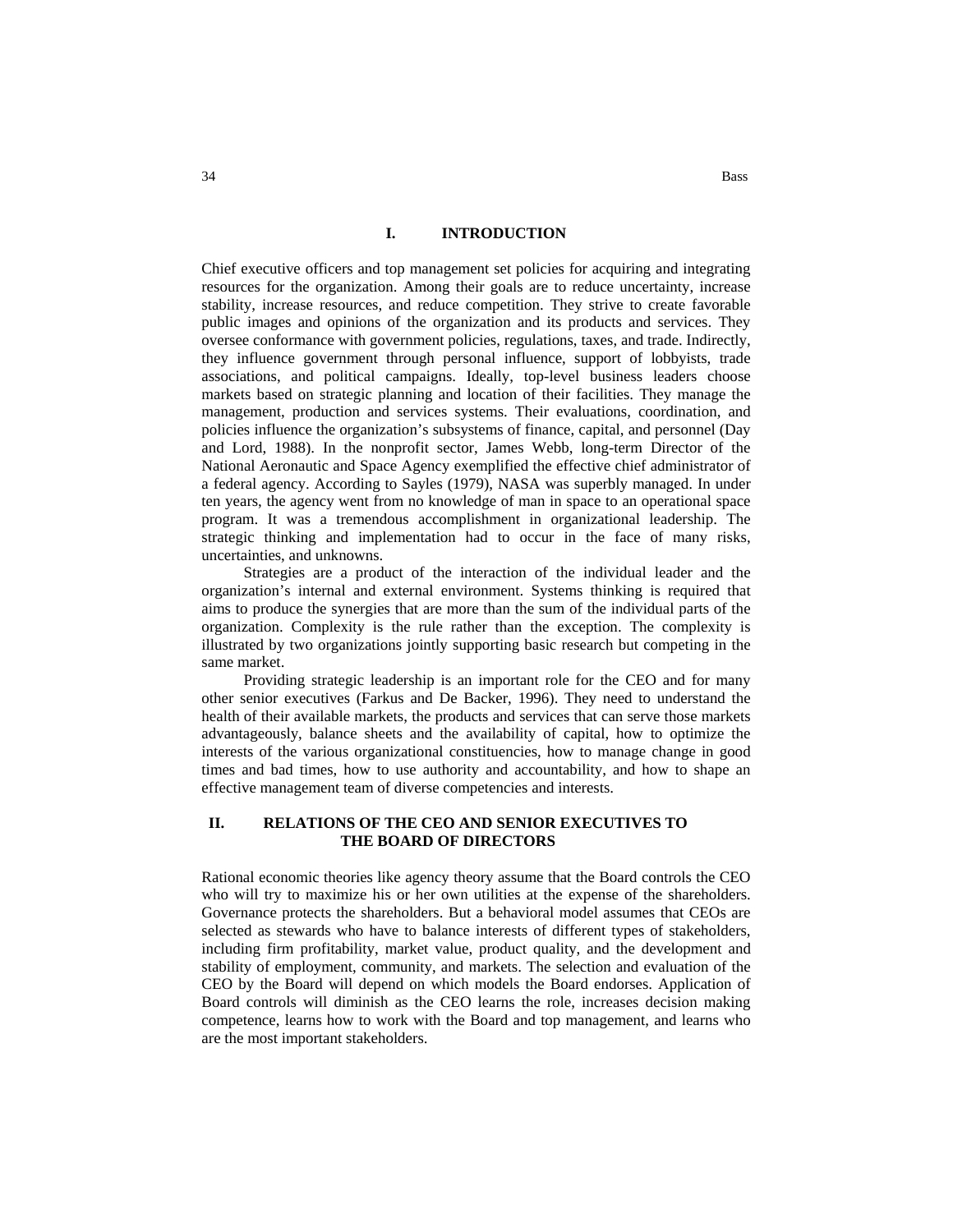## **III. CHALLENGES**

Along with the oft-cited "loneliness at the top" syndrome, as Bruce (1986: 19) noted, the tension between attention to the present and attention to the future is specific to CEOs: "... if you don't take care of the present, you will not have a future. A survey of executives reported by Hughes (1998) suggested that the most important challenges facing their organizations are dealing with change; thinking strategically; dealing with business issues; and achieving focus, consensus and vision. Competing firms are a challenge connected to a number of strategic factors that senior executives may be able to control. But as foreign competitiveness increases for various reasons such as lower labor costs, the challenge may be met with increased innovation and productivity, more judicious capital investment, more attention to human resources, quality, and innovation, and less focus on mergers and acquisitions (cf. Franke and Miller, 2007). Also needed is a long-term global strategy.

History judges the CEO on the strategic conceptualizations that contribute to future success, not on maintenance of the present situation. But the present imposes strong demands on the CEO's time, with its numerous review committees, preparations for Board meetings, annual shareholder meetings, critical regulatory responses to governmental requests, and exorbitantly time-consuming internal and external ceremonial duties. Top corporate managers have to free themselves from these day-to-day operations and short-term goal orientations to focus more attention on long-term threats and opportunities, to provide long-term leadership on strategic issues and their analysis, and on implementation, on interpretation, and on evaluation (Wortman, 1982). The strategies reflect the CEO's inclination and leadership style (Staw and Sutton, 1993). As might be expected, CEOs remain in office longer in stable than in turbulent industries (Norburn and Burley, 1988).

#### **A. Strategic Change**

Business needs to define how it is going to become distinctive and continue to improve on its ability to deliver to its stakeholders. It has to maintain continuity of strategy as well as continually improving. Continuity and change and continuity support each other. The more you can be explicit about your strategies and goals, the more you will be able to recognize new opportunities. Choice, trade-off, and fit are required for strategic change (Porter, 2001). To make changes, the organization needs to rethink its current values and reorient itself (Fitzgerald, 1988). Strategic change is more likely to occur when a new CEO is brought into the firm with a mandate for change from the Board of Directors based on tentative agreements between the CEO and the Board. If the mandate was for continuing the old policies, little change would be expected. Many case studies suggest that less change in strategy would be expected with a long-tenured CEO or if the CEO retired and was replaced by an insider without the Board mandate for change (Hambrick and Fukutomi, 1991). When first appointed, CEOs, even before they move into office, may visit plants and shops, ask a lot of questions of personnel at various levels, talk with key people, talk with customers, and examine reports and other information sources to develop an understanding of operations and needed improvements. Initial changes are usually made in functional areas in which the CEO has had previous experience, in order to demonstrate successes early on. If hired during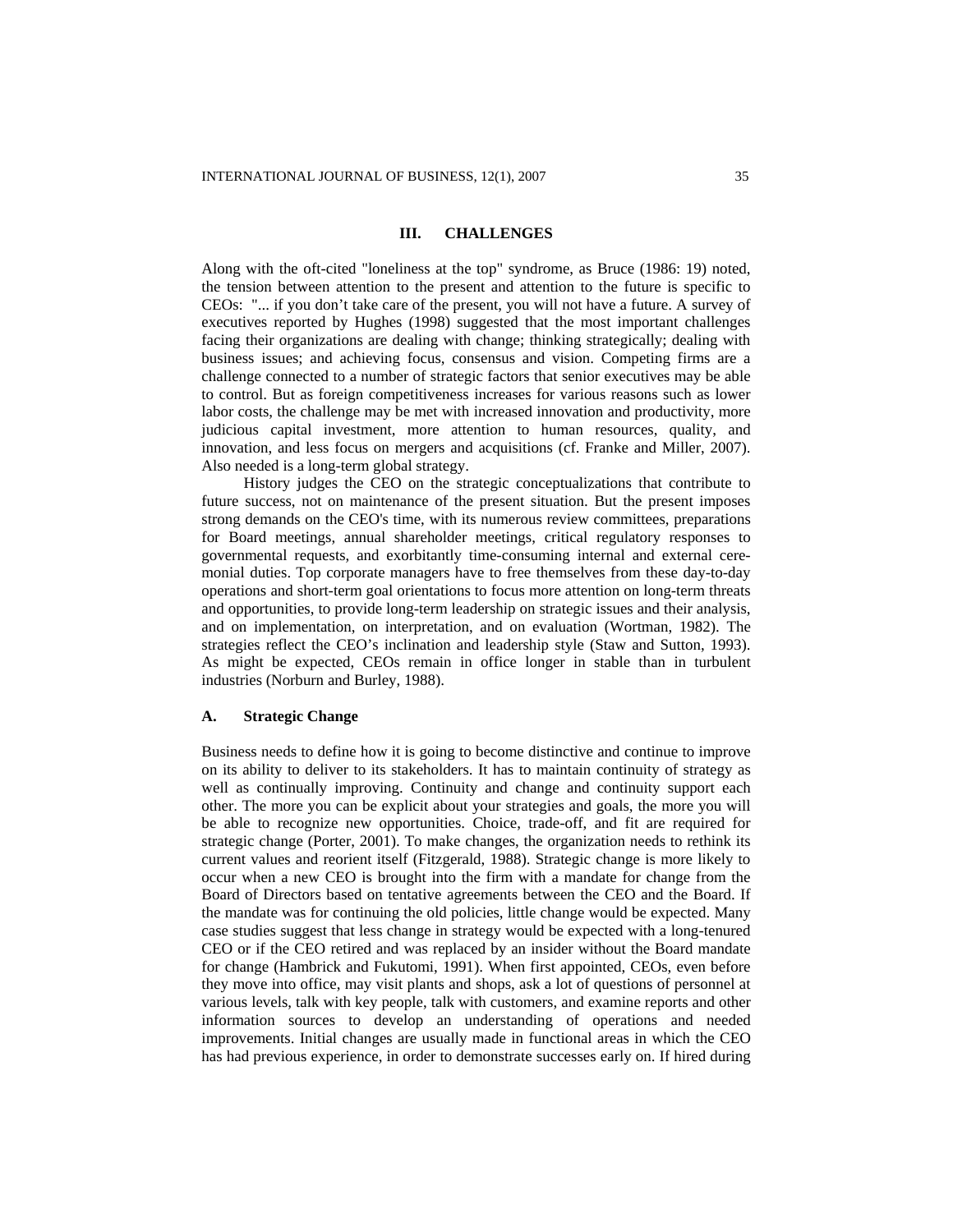a crisis, change will be for immediate relief in the short-term to find time for longerterm solutions. Over time, commitment to a chosen strategy will increase, barring new alternatives. The relatively brief tenure of CEOs--currently averaging 7.3 years--may be due to CEOs' increasingly key and demanding roles given the exigencies of rapidly changing business environments (Yukl, 1998).

#### **B. Strategic Leadership**

Sun Tzu's *Art of War* (ca.400 B.C.) is widely cited as a source of strategic principles for leaders. McNeilly (1996) cast them into strategies for successful business: 1. Avoid using expensive resources and price wars to destroy competition when other ways can be used to end the competition; 2. Avoid attacking strengths of competitors; attack their weaknesses; 3. Know and deceive your competition; 4. Be prepared to deal rapidly with opportunities; 5. Create conditions making it easy to overcome opposition; and 6.Treat people with consideration, justice, and confidence in them.

Strategic leaders look forward in time to set directions for the organization (Arnott, 1995). Their power is increased when they scan and cope with the critical sectors of their environment (Hambrick, 1981). Strategic leaders make and communicate decisions for their organization's future (Zaccaro, 1996). They formulate the organization's goals and strategies, develop structures, processes, controls and core competencies for the organization, manage multiple constituencies, choose key executives, groom the next generation of executives, provide direction with respect to organizational strategies, maintain an effective organizational culture, sustain a system of ethical values, and serve as the representative of the organization to government and other organizations and constituencies as well as negotiate with them. Such strategic leadership must be able to deal with ambiguity, complexity, and information overload requiring adaptability and a sense of timing (Boal and Hooijberg, 2001). The strategies reflect the organization's top management and its internal and external environments. Innovations are most likely to be pursued by firms identified as *prospectors*, rather than as *defenders* of the status quo, *analyzers* who try to maximize profits by minimizing risks, or *reactors* who are inconsistent in dealing with their environment (Miles and Snow, 1978). Prospectors look to discover and work with innovative products even though risks are high. Their firms are flexible in administration and technology. Their organizations invest in human resources and favor decentralization, organicity, and decentralization (Heller, 1994). The top managements of prospectors are most likely to be former outsiders (Chaganti and Sambhara, 1987). Prospectors look for strategies that have already proved successful. Therefore, they enter second into a market. This appears more advantageous than pioneering an innovation and entering the market first (Schnaars, 1994).

Strategic leadership requires creating meaning and purpose for the organization with a powerful vision and mission that creates a future for the organization (Ireland and Hitt, 1999). In many organizations, while the CEO and top management formulate and implement its strategies, inputs from lower levels of management and employee networks contribute in a collaborative effort particularly in the implementation of the strategies (Cogliser, 2002). *Strategic maneuvering* is required when a firm is challenged by hypercompetitiveness in price and quality, timing and knowledge, strongly held markets, products, and service. *Hypercompetitiveness* was illustrated by the airline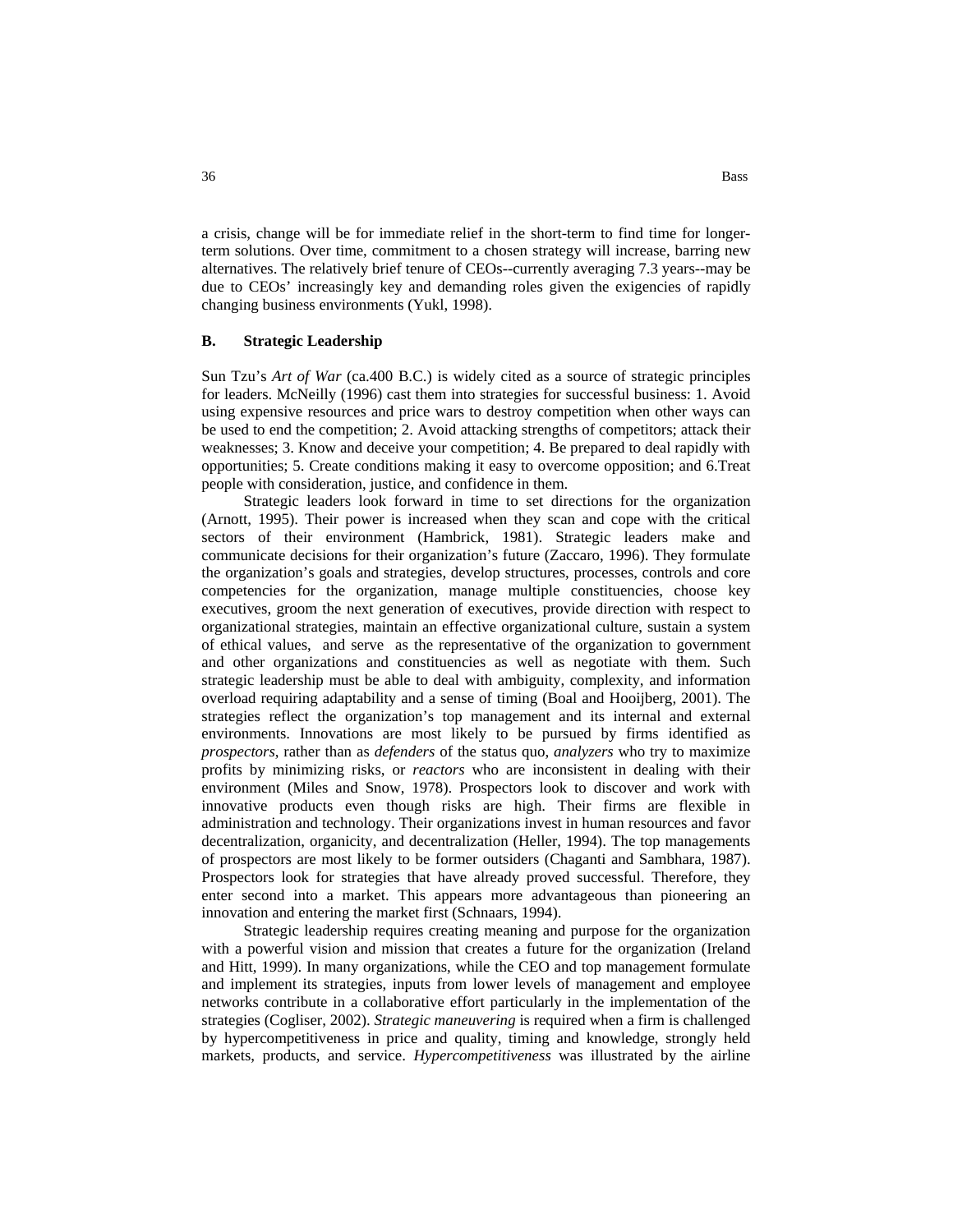pricing fare wars. At the beginning of 2005, two discount airlines, Southwest and Jet Blue, with lower costs, simpler fare structures, and lower prices than the main carriers, had captured 30% of the U.S. market. A main carrier, Delta Airlines, cut its prices and fare rules drastically to match Southwest and Jet Blue. Then other main carriers, American Airlines, Northwest, and US Airways followed suit although they could not afford the potential loss of revenues in their effort to meet the competition. US Airways did not have the necessary "deep pockets." It was already bankrupt as was another main carrier, United Airlines. A firm's seizing the initiative with hypercompetitiveness disrupts the status quo and may create a series of temporary competitive advantages with speed, surprise, and accurate forecasting (D'Aveni, 1994). Structural equation modeling for 76 executives and 528 colleagues who rated them showed that positive interpersonal relations and confident speech were antecedents of strategic leadership. In turn, the executives' strategic leadership contributed to their rated effectiveness, potential, and the performance of the unit they supervised (Gist and Gerson, 1998).

#### **C. Strategic Decisions**

These decisions are made to coordinate diverse divisions in the organization, analyze contradictory and ambiguous information, and interpret events. Sometimes, they need a long term perspective (as much as 20 years ahead in the military or government and in industries requiring heavy capital investments). It has been demonstrated in many studies that what the top leadership did had a strong influence on the corporations' profitability. Niehoff, Enz, and Grover (1990) reached similar conclusions about the effects on employee commitment and satisfaction of 862 employees if their top management teams encouraged innovation, supported employee efforts, shared a vision, and participated in decisions. Crosby (1990) argued that creating and clarifying the vision and the organization's direction was accomplished by the chief executive and implemented by his subordinates. Farkas and De Backer (1998) found that strategic approaches, envisioning the future, and planning how to get there, were employed by firms such as Coca-Cola, Newmont Mining, Staples, and Deutsche Bank. All top managers interviewed saw the strategic approach as one of their roles, but only 20% saw it as their *defining* role.

## **D. Using Intuition**

According to Miller (2002), intuition may be seen as *automated expertise* or as a *holistic hunch*. Much prior learning has been stored in memory with less than complete awareness and rationale. Automated expertise is brought to the surface of awareness. Years of experience and learning are packed together into an instantaneous insight. Sadler-Smith and Sheffy (2004) suggested that rational and intuitive decision-making should be seen as reinforcing rather than opposing each other since much cognition occurs automatically and is intuitive. Intuition is the interplay of knowing based on expertise and sensing based on feeling. Understanding can be gained directly from intuition without rational thought or logical inference, and executives make considerable use of intuition when strategizing. It increases with seniority since it depends on experience. It is likely to develop from implicit, incidental and unplanned learning experiences, and feedback. Also important are emotional memories and a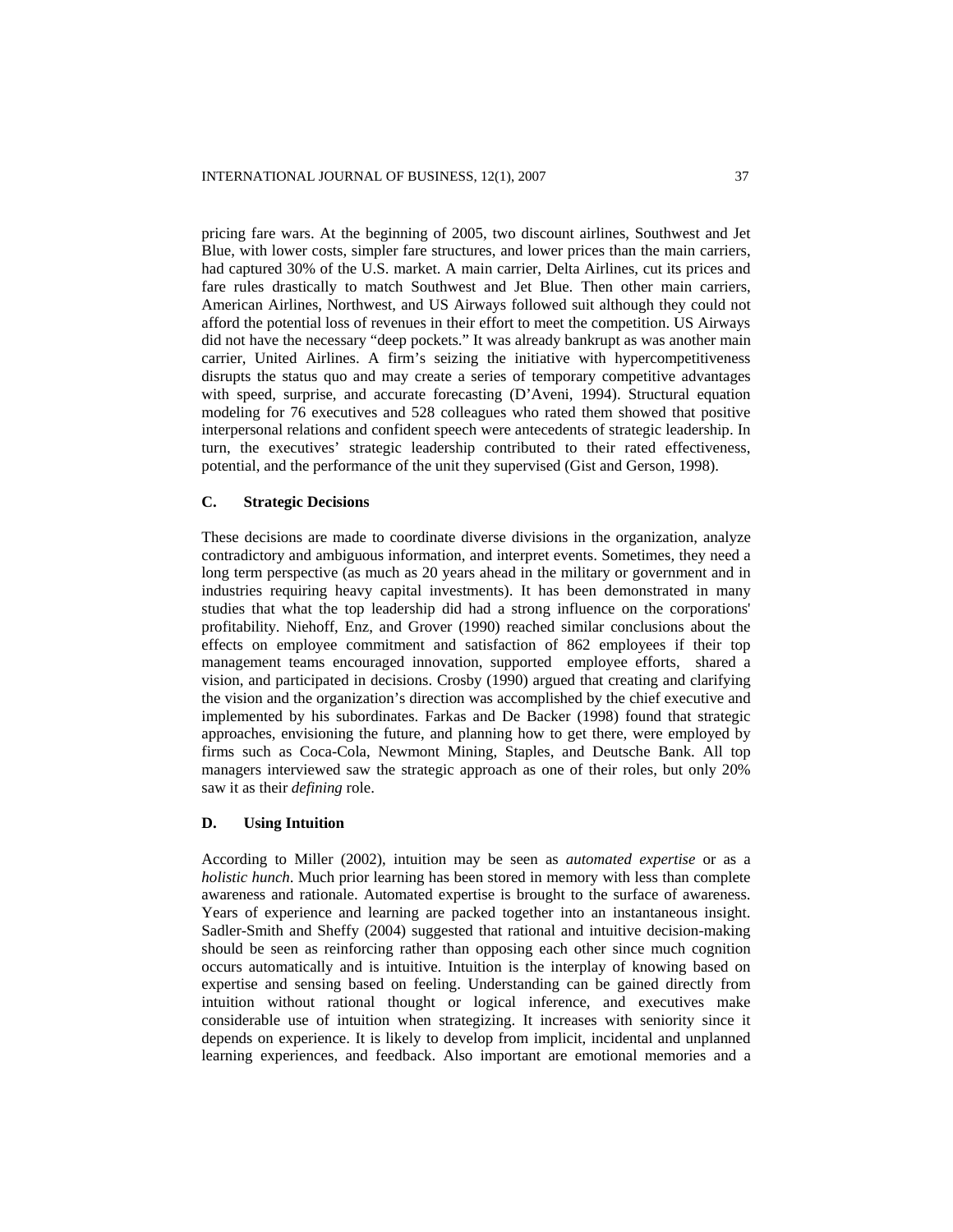"library of expertise" built up over the years. Intuitive understanding can be gained from gut feeling by attending to experiences when it seemed to work and when it is was contraindicated (Simon, 1987).

#### **E. Strategic Formulation**

Korn/Ferry International (1988) and Columbia University conducted a survey in 1988 and then again in 2000 of 1500 chief executives in the United States, Western Europe, Latin America and Japan about the requirements of the position. Among the 10 most important areas of competence required both times by 75 to 80% of the respondents, *strategy formulation* was ranked first. Almost all agreed that it is very important for the CEO to convey a vision of the organization's future.

In a study of 97 randomly selected small, 85% Francophone firms in a variety of industries in Quebec, Miller and Toulouse (1986) arranged for questionnaires and interviews to be administered to the CEO and senior executives. Their findings agreed with Miller and Friesen (1980) who suggested that CEOs in office for a long time resist change. This rigidity was often a cause for strategic failure (Kets de Vries & Miller, 1984). Miller and Tolouse found that the CEOs' years in office correlated -.33 with Return on Investment (ROI). On the other hand, Net Income Growth correlated .36 with the strategy to spend on R&D and with commercialization of products. Net Income Growth correlated .47 with a strategy of delegating authority.

Long tenured top management teams' strategic decisions about investing in R&D tend to be tempered by the oversight of the Board of Directors and individual investors, particularly when the outside directors are the prominent members of the Board, and the senior executives are long-tenured in the team and organization and are diverse in their functions in the organization (Kor, 2002). The tenure of senior executive teams affected their strategies and performance according to a study by Finkelstein and Hambrick (1990) in 100 chemical, computer, and natural gas distribution firms. If long in tenure, they followed more persistent strategies and conformed closer to the average in their industry in strategy and performance. The more discretion they had, the more their strategies were successful.

#### **F. Importance of the CEO and Top Management Team**

There is an interplay between the corporate strategy which is formulated by CEOs and what is required of them. A CEO who pursues a human assets strategy for the organization instead of one based on bureaucratic rules will need to be ready to be more participative, consultative, and considerate. In such firms, interpersonal skills are seen as the *sine qua non* of the effective top executive (Sessa, 1999). The more there is uncertainty and ambiguity in the organizational environment, the more the CEO will need to be adaptable, flexible, and open (Zaccaro, Gilbert and Thor, 1991). For Streufort and Swezey (1986), executives need to engage in long-term planning but only if their firms are in stable environments. In unstable environments, inflexible long-term plans may not make much sense.

Top management needs to be committed to a strategy for it to be successful. A meta-analysis of 18 studies of the impact on organizations of management by objectives (MBO) found that the gain in job satisfaction from the installation of MBO occurred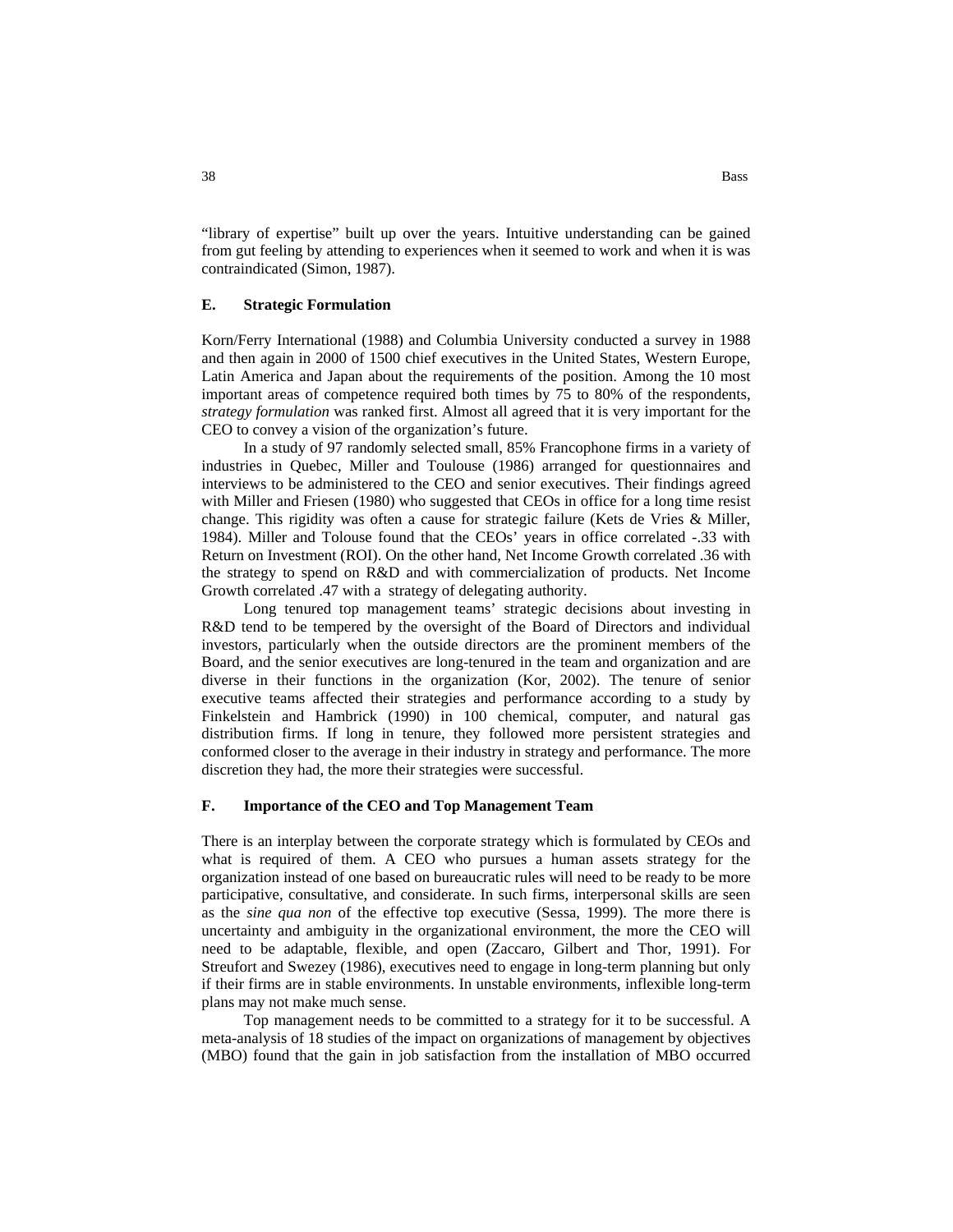only in the top third of the organizations with highly committed top management. There was little gain in job satisfaction in firms where top management was less committed toward implementing the MBO program (Rodgers, Hunter and Rogers, 1993).

The profitability of a firm depends on the CEO's actions. Those CEOs whose firms are consistently profitable maintain their focus on the "bottom line." They pursue a corporate strategy and structure with profitability as a goal, as do their subordinates. Accounting and finance are stressed in analysis of daily decisions. It is unclear whether this approach is optimal for the various stakeholders and the long-term health of the organization. The successful implementation of strategies formulated by the CEO and top management will depend on their leadership and the qualities of their relations with managers and employees (Cannella and Monroe, 1997).

#### **G. Example of the Interplay between Strategy and Leadership**

Eddie Rickenbacker was President of Eastern Airlines from 1934 to 1959 and then CEO until 1963. His strategy and leadership style, which made Eastern the largest and most profitable U.S. airline, also led to its bankruptcy. The World War I hero, although personally adventurous, when it came to business was extremely cost conscious, and was last to invest in new models of planes and equipment. He let other airlines do the necessary learning how to deal with the problems of new aircraft. Maintenance costs were kept low. Before 1978, the federal government highly regulated the airline industry and allowed no competition on Eastern's lucrative New York-Miami route. Eastern had a monopoly on flights from the Northeast to Florida, and promoted summer vacations in Florida to provide year-round business. The external environment changed in three ways: 1. Instead of limiting carriers to one for each route, another one or more were added to Eastern's routes; 2. Piston engine planes with propellers were replaced by jets; and 3. The federal regulators did not allow Eastern to fly to the Pacific Coast as all of its competitors did. Rickenbacker's strategies now resulted in his continuing to purchase propeller planes like the Lockheed Electra while his competitors purchased jets. In 1955, he ordered 26 jets but cut back orders to 16, foreseeing an oversupply of jet seats. This allowed Delta to obtain a competitive advantage by purchasing them. To minimize costs, he directed tight scheduling heavy use of his fleet, arranging the middle of first-class seats five in a row instead of four, overbooking, and reducing passenger services. He lost many customers. When he tried to attract more passengers by scheduling more flights on the same routes, the result was a lot of empty seats. Eastern never recovered its preeminence in the industry and finally went bankrupt.

Personally, "Captain Eddie" dominated the company. He was a stickler for detail. Where he found problems or inconsistencies, he was immediately on the phone to the offending unit head. He challenged, heckled, and threatened his managers and executives who were presenting performance appraisals of their units. But, instead of hurting morale, it built a sense of comradery. While he was feared, he was also respected. He knew all his pilots by name. He was a benevolent autocrat in seeing that employees with good ideas were rewarded, and he gave many managers a lot of responsibility. Eastern employees felt as members of one big family with a patriarch at its head. Unfortunately for Eastern, Captain Eddie couldn't change his ways as needed (Spencer and Carte, 1991).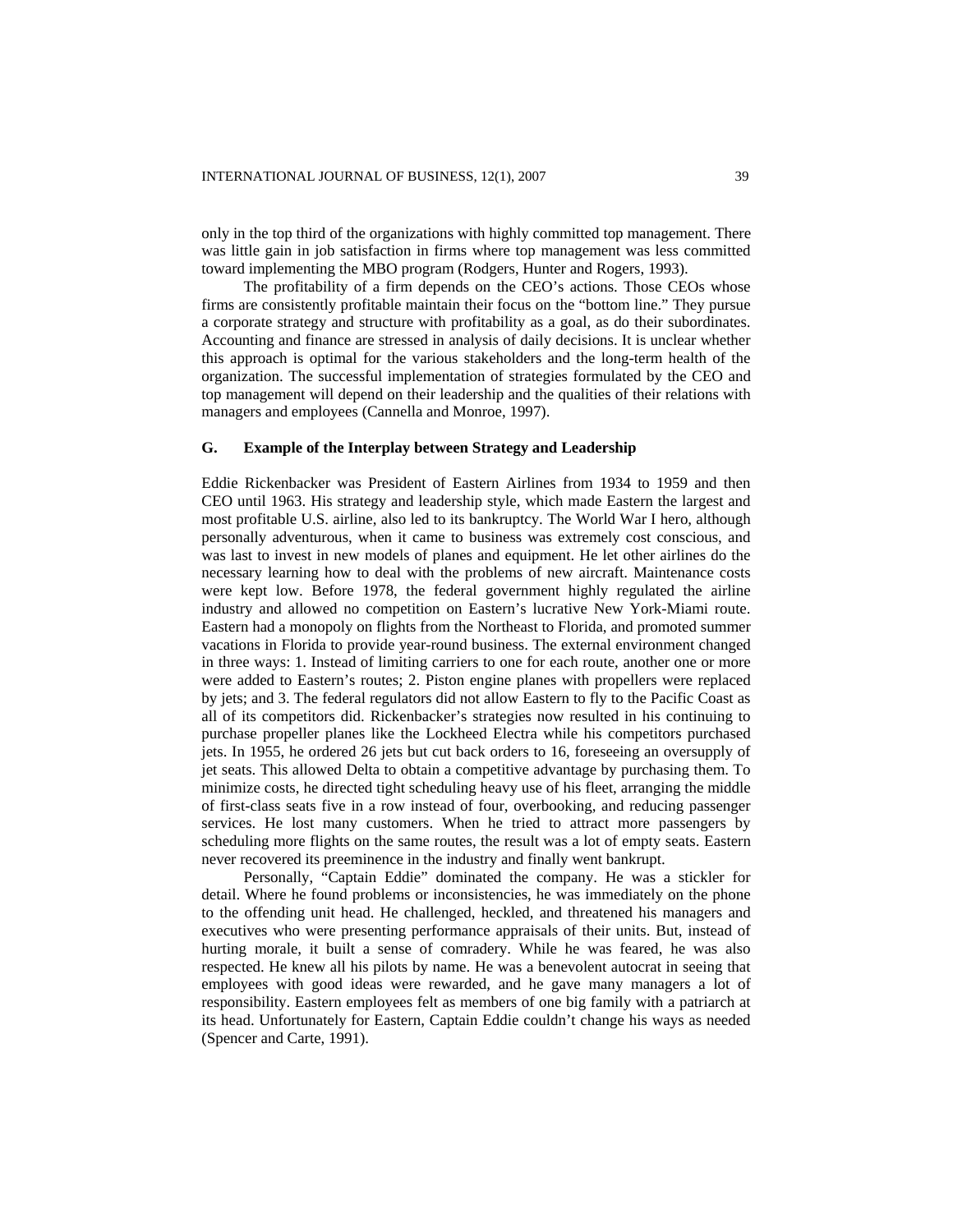#### **H. Required Competencies for CEOs and Senior Executives**

Jacobs and Jaques (1987) pointed out that executives develop a framework of understanding that provides meaning for the organizational members' efforts towards collective action. Problem complexity needs to be matched with the problem-solver's capacity (Zaccaro, 1996). C*onceptual capacity* is required in executives as they deal with issues of *cognitive complexity--*external and internal organizational environments, and novel, unstructured and ill-defined problems (Davidson, Deuser and Sternberg, 1994). Executives must be able to display *behavioral complexity --*the ability to enact different and sometimes opposing roles. They must attend to *social complexitie*s when proposing actions. Senior executives are likely to be boundary spanners and need to deal with subordinates from different cooperating and competing groups, managers, employees, and functions (Zaccaro, 1996).

Through in-depth interviews with 18 business leaders, Tait (1996) revealed that requisite qualities for their success included the ability to make sense of complicated patterns of events and extract clear goals for the organization. They also needed to be able to take independent and unpopular courses of action, when necessary. As strategic leaders, CEOs and senior executives needed to know how to harness the brainpower within their organizations according to Percy Barnevik of ABB. In a similar vein, Jack Welch at General Electric would ask GE managers about their ideas, with whom they have shared them, and who had adopted them (Bennis, 1999).

A high level of conceptual development is needed by senior executives. Their cognitive capacity should enable them to construct a perspective on a broad and complex understanding of events inside and outside the organization and to handle highly complex managerial work (Lewis and Jacobs, 1992). They must deal with cognitive complexity (Hunt, 1991). Sashkin (1990) added cognitive capacity, selfefficacy and the power motive as personal requirements for competence in strategic leadership. Farkas and De Backer (1996) also noted that entrepreneurial leaders could be intuitive about what customers want next as well as about the next maneuver of a competitor. Nevertheless, cognitive capacity is involved in the goal of adding value to the organization, with systematic and structured analysis of the state of the organization now and the future desired state. Strategically-oriented CEOs focus on what comes next and try to make it happen. In 1995, Coca Cola senior management concentrated on continually reinventing the brand to make it new and relevant. CEO Michael Dell aimed to position the Dell personal computer for the future. Tom Sternberg, the CEO at Staples, carefully studied purchasing patterns and competitors. He questioned customers about what his chain of stores could do better. Jack Welch reinvented General Electric by selling those companies that were not profitable and keeping only those companies which dominated their markets and fit with a strategy to move into high technology and services.

To enhance executive accountability and discretion, Grossman and Hoskisson (1998) suggested that there was a need to identify the organization's strategies and what can provide it with competitive advantages. If cash flow and operating efficiency are keys to corporate success, then accounting measures should be used to link executive competence to compensation. If innovation is a key factor, then compensation should be tied to measures of marketing success. If short-term success is emphasized, annual bonuses can be awarded. If long-term success is more important, restricted shares, stock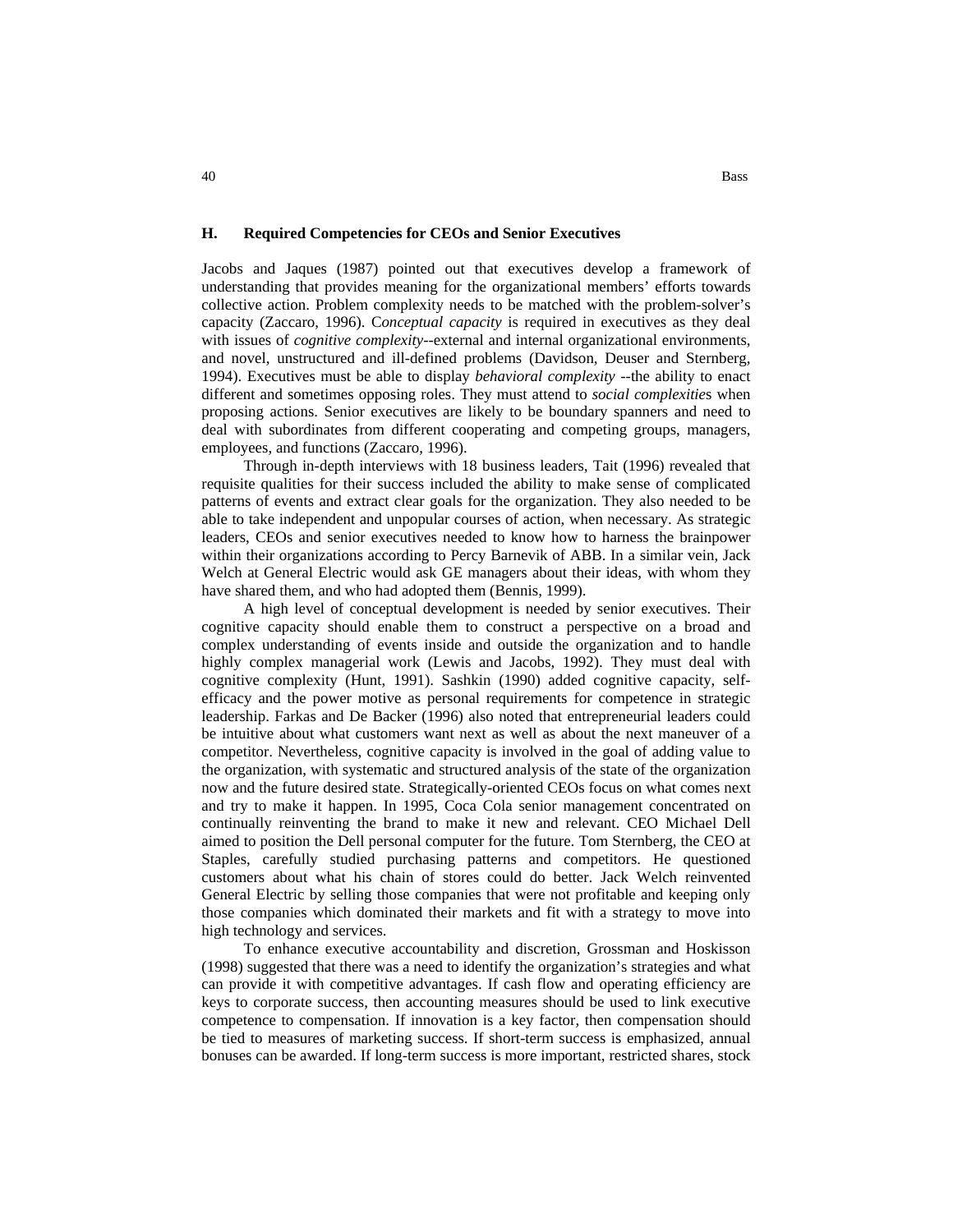options or other forms of delayed compensation should be linked to performance. It should be kept in mind from lower level employee compensation studies that all the afore-mentioned economic benefits may primarily induce the executive to consider and accept the position, but whether CEOs or executives remain with the firm will depend on with whom they compare themselves.

#### **I. When Chief and Senior Executives Fail**

The turnover of CEOs increased 53% between 1995 and 2001. Average tenure declined from 9.5 to 7.3 years. Poor financial performance of the firm led by the CEO increased 130% and was the primary reason given for discharge or resignation. Furthermore, based on a survey of 91 chief executives and 7 interviews, Judge (1999) concluded that executives failed when they did not provide a vision of the needed strategic path, did not understand the different interests of their important constituencies, did not prioritize goals, and failed to exemplify trust and integrity for their organization.

Charan, Rosen, and Abarbanel (1991) described cases where the easier-to-do top management's strategic formulation failed in the harder-to-do strategic implementation. As examples, the CEO discovered that top management team members delayed high priority strategic divestitures with which they disagreed. A critical computer system conversion had not started when its expected time for implementation was already half over. Internal pricing disagreements held back sales efforts to reach strategic goals.

Levinson (1988) argued that many executives fail because their strategies focus on short-term results and are insensitive to the feelings of employees and customers. They run a tight, highly controlled organization which is inflexible and maladaptive when faced with the need to change. Nutt (1999; 2002) pointed out that self-interest that causes executives to fail takes many forms. They keep secret their strategic planning for fear that openness will reduce the success of the plans. They pursue a plan and want to keep secret their self-interest in the plan. They make quick decisions without considering alternatives. They ignore ethical considerations and carry out deceptions to protect themselves. They skip or limit search. They make premature commitments and misuse resources. They blunder by making premature commitments and misuse resources. They make poor decisions. Examples include the decisions by Quaker's executives to acquire Snapple and by Disney's executives to open EuroDisney, and insistence of the World War I French high command in 1914 on continuing with a no-longer-valid Plan 17, which called for concentrating their forces on an offensive in Alsace when the Germans were overrunning Belgium. They also kept insisting that French soldiers' *élan,* with frontal assaults, could overcome the German military's entrenched machine guns.

Senior executives fail when their strategic visions of the future direction for the organization involve too much of their personal interests and not enough of their constituents' and organizations' interests; when the vision blocks out important opportunities; when the vision distorts market realities; and when the vision fails to recognize a changed environment (Conger, 1998). Strategies fail when they stretch the organization's resources beyond limits (Ulmer, 1998). They fail when they confuse a good, well-communicated strategy with their organizational implementation of the strategy. They fail when their strategy for change is one that is "narrow, unsystematic, and programmatic that does not address root causes" (Beer and Eisenstat (2000). They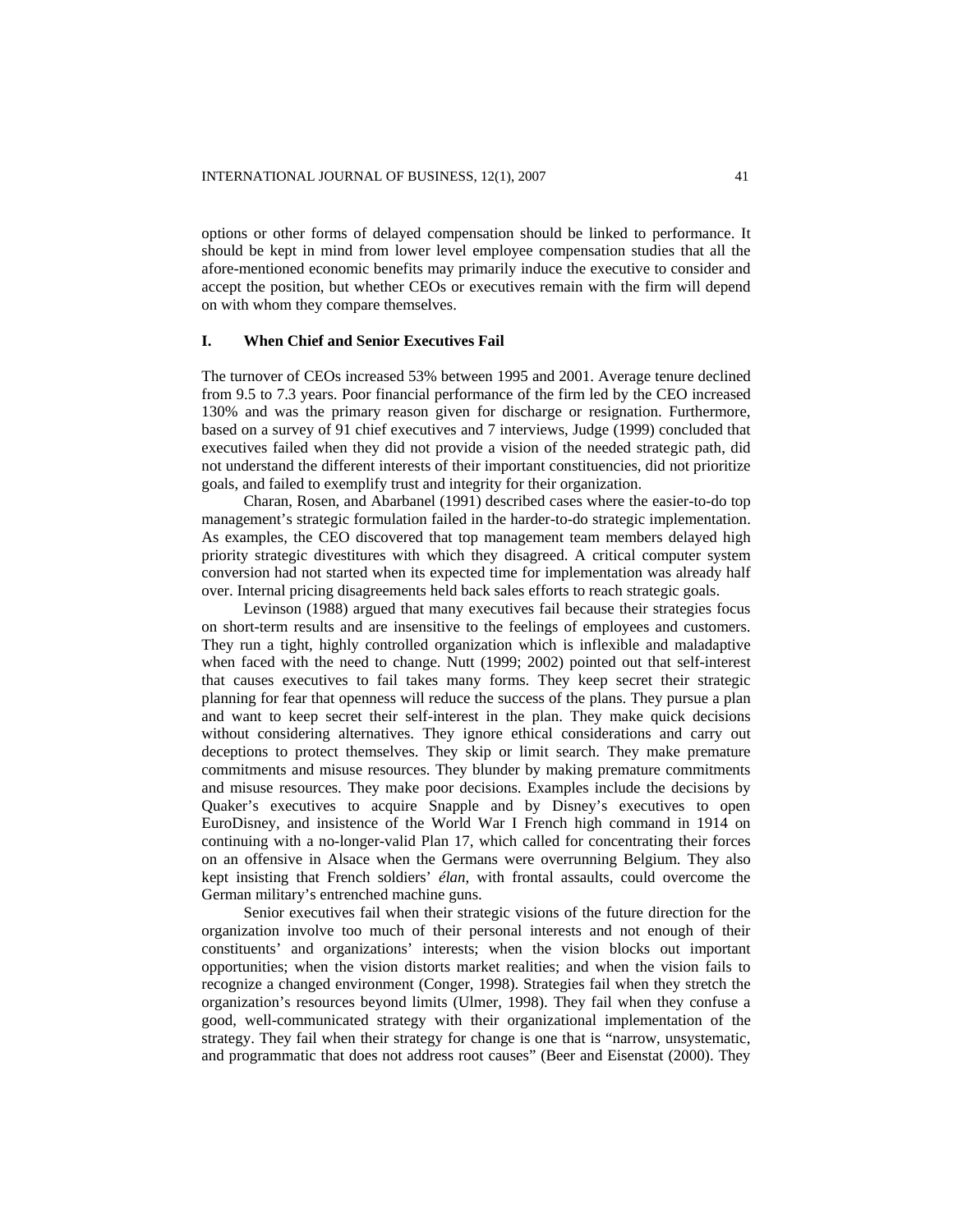fail when they allow narcissism to dominate strategic thinking. They fail when they create illogical organizational structures and compensation plans (Levinson, 1994). Like Levinson, Kets De Vries (1989) attributes executive failure to internal personal considerations. Those that isolate themselves from reality self-destruct by becoming divorced from it, as do those who fear success. According to Hitt, Hoskisson, and Harrison (1991), external forces cause executive failure. They put too much emphasis on mergers and acquisitions, diversify too much, and ignore their human capital. They fail because of lack of attention to productivity, quality, innovation and need for a global strategy.

As described for a new business venture in *New Business* (1998), Dale Sundby was a good salesman but an ineffective CEO. He sold his investors on his business plan to revolutionize on-line advertising. Customers were to register on-line to receive ads in exchange for points to discount the cost of purchases. The highly persuasive CEO organized a Board of Directors, backers for the necessary capital, and 60 employees. But he was highly self-oriented and could not see beyond his own vision, which dominated his thinking, and his expectation that everyone would agree with him. He ignored market research. He spent lavishly on himself and associates. Without a product or production staff, he budgeted over half his capital on advertising. He expected to outsource software coding. This delayed the internet process. He invested heavily in a marketing management team. He didn't listen when told that many prospects were lost because registration was too long. Also, prospects wanted daily tips, not daily ads. As he did not tell anyone else in the organization what was happening, morale and support disappeared. The Board split on his spending and business plan. Refinancing he expected because of his persuasiveness did not materialize. In 20 months, he burned through \$20 million and 60 employees.

## **IV. COMPONENTS OF EFFECTIVE STRATEGIC LEADERSHIP PRACTICES**

Top management sets the strategic purpose and direction of the firm by articulating and communicating a desired vision of the organization's future. Effective strategy is needed for an organization to achieve and maintain comparative advantage to keep up with competition in changes in technology and markets. According to Beer and Eisenstat (2000), required for formulating and implementing an effective strategy are: 1. top-down direction which accepts upward influence, 2. clear strategies and priorities, 3. an effective top management team with a general management orientation, 4. open vertical communication, 5. effective coordination, and 6. allocation of clear accountability and authority to middle management. Effective strategic leadership practices also include: 1. focusing attention on outcomes and processes, 2. seeking to acquire and leverage knowledge, 3. fostering learning, and creativity, 4. improving work flows by attention to relationships, 5. anticipating internal and external environmental changes, 6. maintaining a global mindset, 7. meeting the diversity of the interests of the multiple stakeholders, 8. building for the long-term while meeting shortterm needs, and 9. developing human capital. These and other effective practices can give the organizational advantages in a competitive environment (Ireland and Hitt, 1999). Competitive advantages in a global economy can also be gained from a strategy that depends on the leaders' global leadership skills as well as reputation of the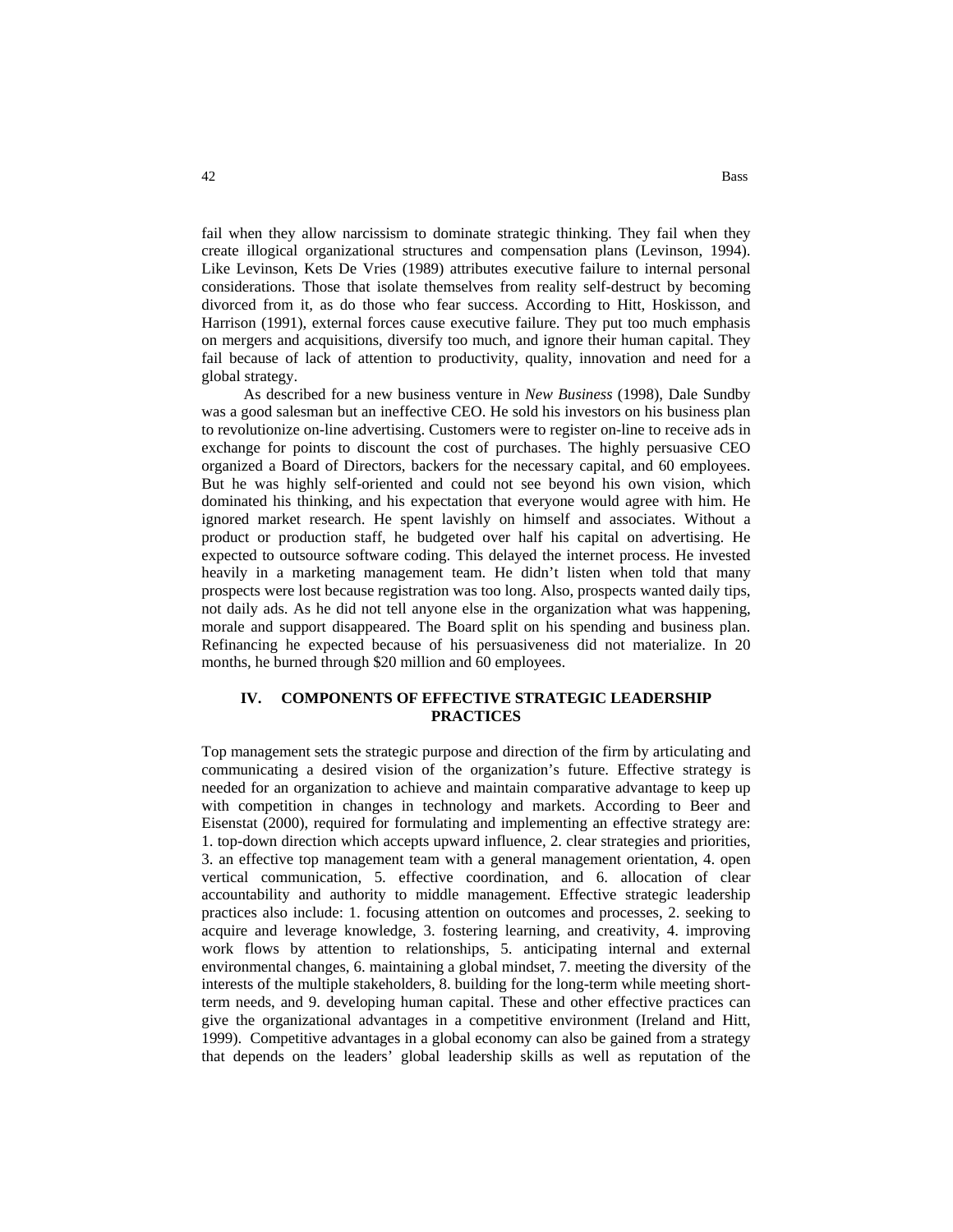organization (Petrick, 1999). Strategies include decisions to restructure and to change size through acquisitions, divestments, and entering new markets or leaving old ones.

Additionally, CEOs and top management can decide to channel and support champions of innovation, adaptation and the incubation of new ideas in a safe space without higher ups who prematurely criticize new undeveloped ideas. Controls need to be minimized and innovators need to feel free to speculate (Nutt, 1999).

In their strategizing, executives are faced with many alternatives, conflicting demands of constituencies, and information overload. Their decisions depend on their values, experiences, knowledge, and preferences (Finkelstein and Hambrick, 1996; Hambrick and Mason, 1984) and sometimes on their whimsy. W.R. Grace stopped for breakfast at Coco's, a coffee shop, and liked it so much that he bought the company that owned the chain (Hall, 1984). IBM President Thomas Watson, Jr. chose a small prairie town, Rochester, Minnesota, as a site for a new plant because of a World War II Army Air Force buddy who came from there.

Elenkov and Judge (2002) collected responses to the Multifactor Leadership Questionaire (Form 6S) from 490 presidents, CEOs, managing directors and 371 other top management team members in the US, UK, Germany, Austria, Russia, and Ukraine (Bass and Avolio, 1992). These executives were all involved in strategic decisions. Their transformational leadership scores accounted for 52% of the variance in productmarket innovations and 55 % of their administrative innovations.

#### **A. Effective Strategic Decision-making**

Effective strategies depend on effective decision-making. While snap judgments based on intuition may sometimes work out well, effective decisions ordinarily require an order to the process: Opportunities, threats, variance from expectations or disturbances are observed. The problem is diagnosed, usually calling for more information, a search for solutions and development of innovations occurs, evaluation and choice among alternatives takes place. The selected alternative is authorized and implemented. Whenever a phase cannot be completed successfully there is a return to an earlier phase (Bass, 1983). Murnighan and Mowen (2002) add more in the process to the importance of feeling and intuition. The search phase is for detecting signals of threats and opportunities, followed by finding the causes. Blind spots need to be eliminated. The risks and rewards of alternative solutions are estimated with choice based on avoiding a missed opportunity or a needless blunder. Whether or not to implement the choice should be based on a calculation of the *risk ratio*, the maximum estimated risk compared with the *probability estimate of success.* This rational approach must be balanced with intuition (wisdom based on many reinforced experiences), particularly at top management levels, even though rationality outperforms intuition in experimental studies (Nutt, 2002).

#### **B. Ineffective Strategies**

Cognitive shortcomings explain poor strategic decisions such as paying too much for an unneeded acquisition. This seems to occur more often than not. Irrational and overconfident bidders do not know they are competing with other bidders who are similarly overconfident (Zajac and Bazerman, 1991). Overall, as a consequence of the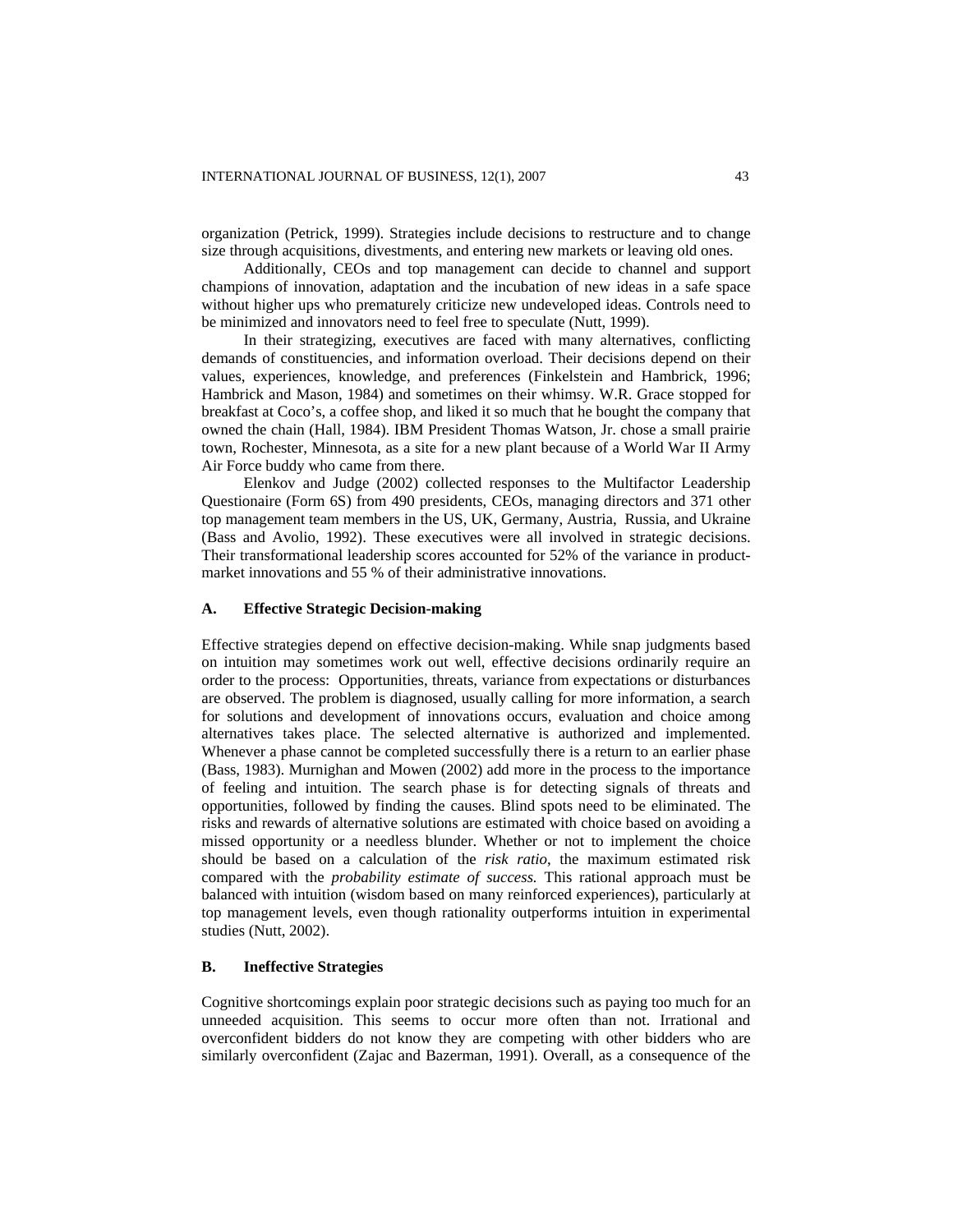self-confidence and hubris of their CEOs, premiums are paid by acquiring firms beyond the worth of the acquisitions. *Firms that acquire other firms tend to decline in longterm profitability* (Valle, 1998)*.* 

A number of critics argue that CEOs take self-serving positions in their strategic thinking—that they attribute good performance to their own organizations and poor performance to faults in the external environment (Mowday and Sutton, 1993). D'Aveni and MacMillen (1990) found evidence that CEOs should take this to heart in a very specific way: They compared the letters written by the leaders of 57 banks that had declared bankruptcy with a matched sample of letters by solvent bank leaders. The letters were written during the five years before the declaration of bankruptcy. The *bankrupt-tobe*s' strategies tended to ignore or to deny problems in the *external* environment, such as critical lack of demand for their products and services. Instead, they focused *internally* on their debt, their creditors' demands, and on changing their organization. Along these lines, Greenwald (1985) pointed to three cognitive biases in strategic decision-makers: 1. they look at events primarily in relation to themselves; 2. they see themselves responsible for desired but not undesired outcomes; and 3. they stick to their initial and favorite alternatives even when the supporting evidence is disconfirming. Other cognitive sources of error include attention directed away from goal direction by frequent disruptions, causal attributions, and implicit, readily available strong beliefs, all of which may be erroneous (Peterson and Sorenson, 1990).

#### **C. The Role in Strategy of Middle Managers**

Effective middle managers contribute to changes in strategy by making innovative use of resources to explore and exploit opportunities for profitable activities, according to a study of 120 middle managers in a large European services firm (Mair, 2002).

Middle-level managers have special expertise and access to vital information. They interpret and implement policies and programs formulated at higher levels and may contribute to planning them. Their perspectives stretch two to five years (Colvin, 2001). They influence their superiors' strategic decisions and thereby enhance their own credibility. They develop and implement market-oriented, customer-oriented thinking. They need to align their personal with organizational goals, and move easily between leader and follower roles.

Often, middle managers are responsible for implementing strategic decisions made by senior executives. Separating planning from implementation creates special problems (Bass, 1970a). Senior executives complain that middle managers fail to take the necessary steps to implement strategies. The commitment and understanding are poor about what need to be done. The middle managers don't articulate the same goals as the senior executives. If the middle managers disagree with the strategic initiatives, they frequently work against implementation. To promote commitment, rewards systems and structures need to be aligned to fit the intended strategy. Middle managers' and supervisors' understanding of the strategy will be fostered by increased discussions with senior managers about the strategy and their criteria for success. Consensus is needed on how to implement the strategy Floyd and Woolridge, 1992).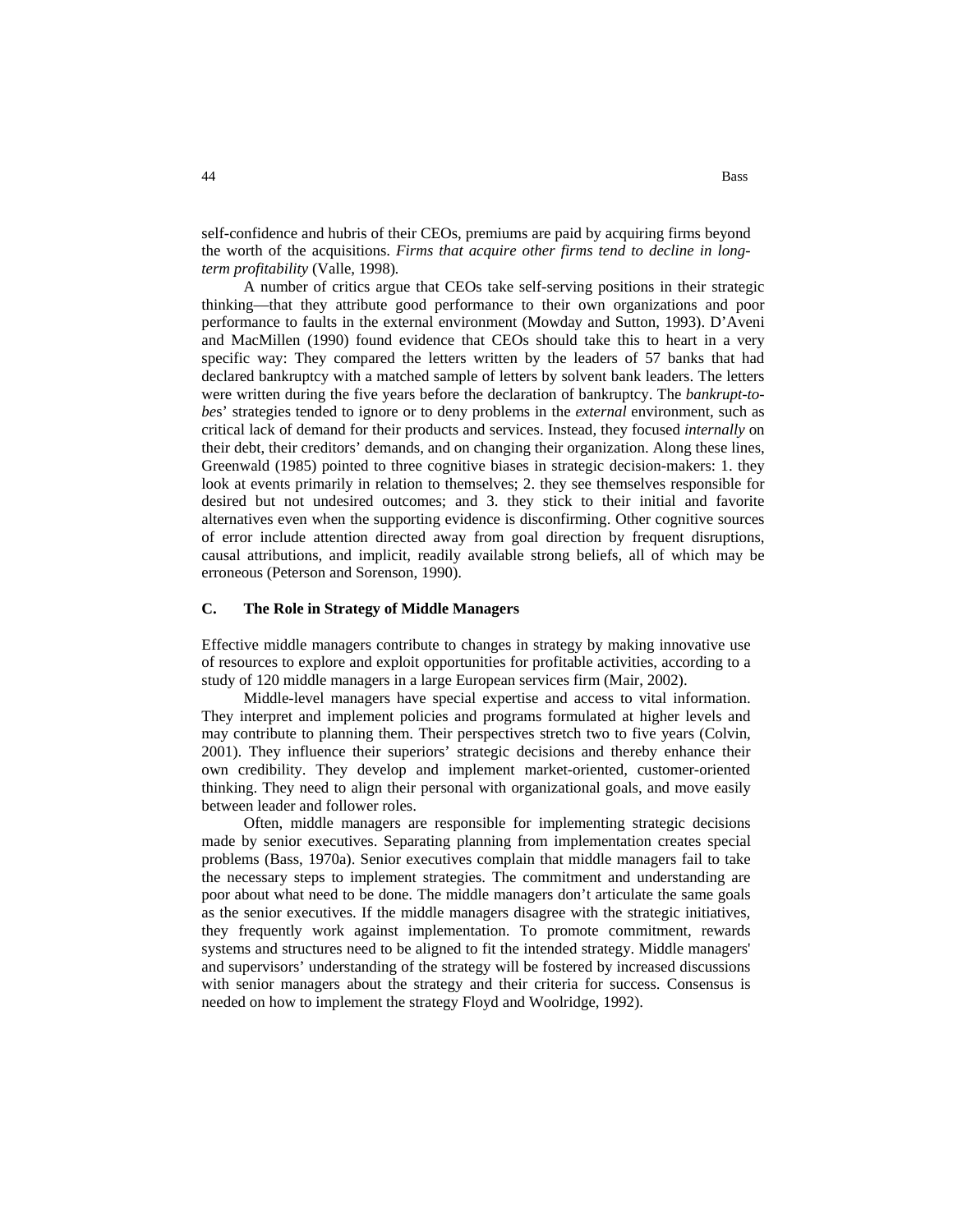## **D. The Role in Strategy of Supervisors**

At the lowest leadership levels of the organization are department heads, supervisors and team leaders. They may make suggestions upward that have implications for company strategy. Sales supervisors as well as salespersons can bring home to the organization important ideas about competing products and organizational practices. They can provide early warning signals. Production supervisors and their employees can contribute significant ideas about needed changes in internal organizational processes. "Strategically significant ideas – those may emerge from anywhere in an organization … there is no way of telling where an idea of strategic significance will come from … perhaps the most vital organizations … have leaders who develop the best ways of stimulating, valuing, and disseminating new ideas … [Furthermore] leaders should look beyond immediate realities to a future that organizational members feel compelled to create" (Ponder, 1958).

#### **V. BUSINESS LEADERS AND SENIOR EXECUTIVES**

Some successful business leaders may be more directive and task-oriented in their leadership style. Other examples can be found of business leaders who were successful and effective by being more consultative, participative, and relations-oriented. *Generally, they need to be both directive and participative as well as concerned for task and relationships*.

*Edwin Locke* (2000) finds in Ayn Rand's novel, *Atlas Shrugged*, the prescription for heroic business leaders like Jack Welch, who formulated the rule for business leaders to face reality as it is not as it was or he wants it to be. Although the many current business scandals would suggest otherwise, honesty and candor are needed to avoid self-deception and lack of ethical behavior. Failing executives refuse to face reality. Other characteristics of business heroes according to Rand and Locke are independence, self-confidence, an active mind, vision, and competence. They also need to be sufficiently intelligent to understand their markets, to make causal connections of consequence, and to have the ability to accurately generalize from what they have observed. They need to have passion in the work. These tough-minded, directive, and task-oriented CEO's are best known for their success and effectiveness in turning around large previously successful businesses which were encrusted with strong bureaucracies that failed to adapt to changes in their markets. Examples are Lou Gerstner at IBM and Jack Welch at General Electric. The more directive leaders like Gerstner and Welch were likely to ask a lot of direct questions, and made some subordinates feel like it was an inquisition rather than a consultation. They may have made shareholders happier and employees unhappier.

*Lou Gerstner* was described as tough, ferocious, and driven, yet respected by associates. At the same time he contributed a great deal to philanthropies and worked hard to invigorate educational systems in many locations. He was a demanding boss, highly disciplined, stayed focused, set very high standards, and could go beyond less important matters to get at key issues. He had earned a magna cum laude degree in engineering and had been a successful top executive previously at American Express and RJR Nabisco. He envisioned that giant IBM as a smaller firm with fewer hierarchical levels would be better able to adapt and compete in the world marketplace.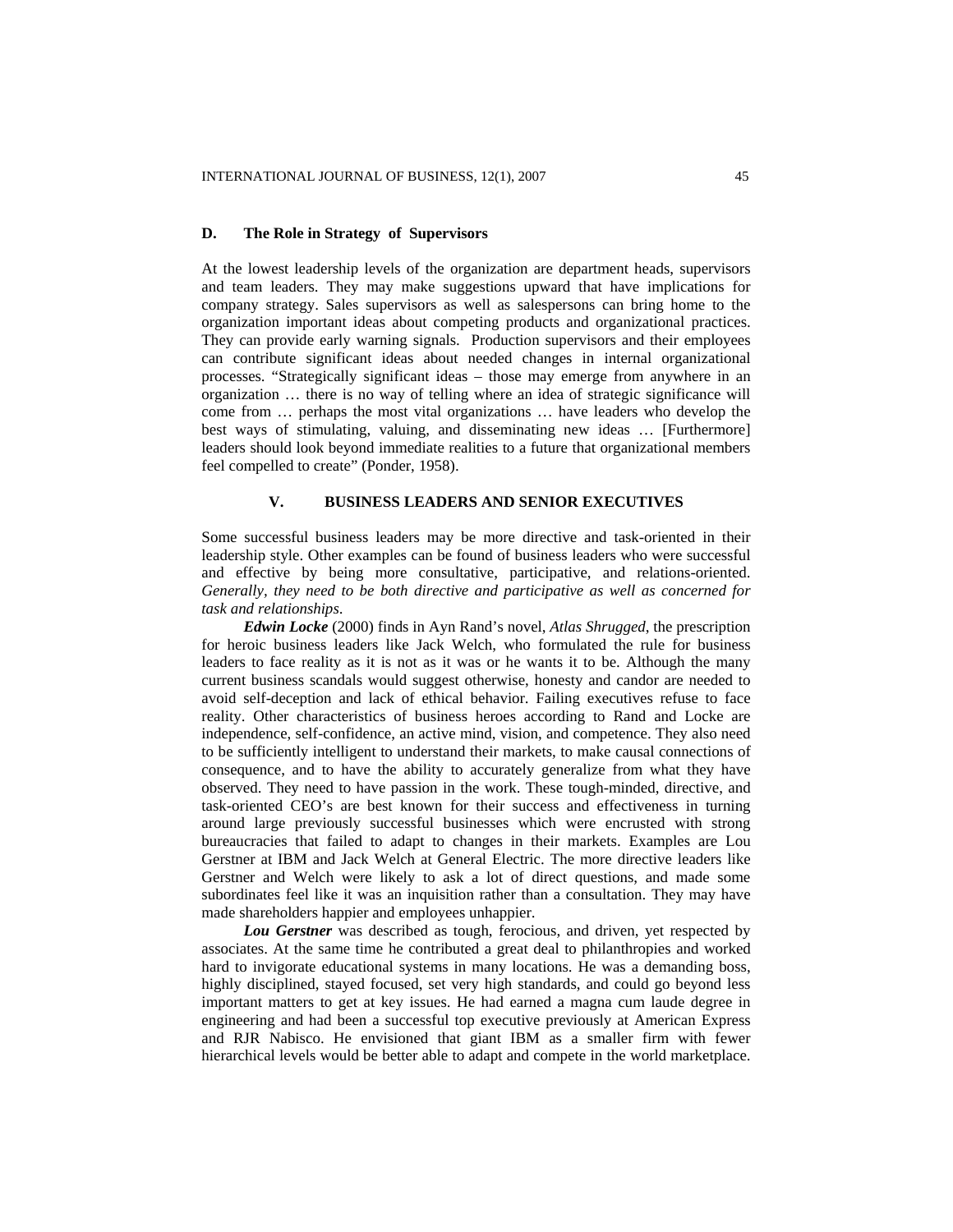He consolidated operations, closed plants, sold subsidiaries, and laid off many managers and a large number of employees. He wanted to take advantage of the IBM potential to offer consulting and full-range service to provide an integrated information system for its business customers. He brought in 60 new executives and changed the firm from bleeding losses back to profitability (Waga, 1997). His legacy continued after he retired. IBM continued to divest itself of much of its computer manufacturing and reduced its barriers to integrating its efforts with non-IBM programs and products.

*Jack Welch* of General Electric projected himself in his 1997 annual letter to shareholders, in which he said that grade "A" leaders have "a vision and the ability to articulate that vision so vividly and powerfully to the team that it also becomes their vision … [These leaders have] enormous personal energy … and the ability to energize others … [The leaders] have the … courage to make the tough calls … [In engineering,] they relish the rapid change in technology and continually re-educate themselves. In manufacturing, they consider inventory an embarrassment … In sales, they emphasize [the] enormous customer value of the Six Sigma quality program that differentiates GE from the competition. In finance, 'A' talents transcend traditional controllership. The bigger role is full-fledged participation in driving the business to win … " (Henry, 1998: 7a). Welch made sure his frank and honest opinions on management and operations were known and were a guide to GE's future. Welch demonstrated his ability to change a large firm with strong historical institutions. He remained personally involved in everyday matters. He charted clear, specific directions for GE, emphasizing its core businesses, venturing into new businesses, and making GE fast and flexible. He invested heavily in R&D to ensure GE's future, reduced its top heavy, hierarchical levels and the number of its employees. Welch insisted on consolidating GE's 150 businesses into 15 lines and reducing the lines to three circles: services, industrial automation and high tech, and manufacturing. By 1985, GE had 25% fewer employees than in 1981. Executives were under orders to make every business they ran either first or second in share of their market. Businesses without the potential to grow were divested and plants closed. They were replaced with others judged as having more potential. Many of these acquisitions were made in Europe and Asia. Under Welch, decisions were made more rapidly. He made it possible in 20 years for GE to become one of the largest and most successful multinational conglomerates (Lueck, 1985).

When *Michael Armstrong* accepted the CEO position at Hughes Aircraft, he informed the current top management team that he admired them, but either they accepted his vision for restructuring Hughes or they should resign. Hughes had a strong culture focused on product development. Need for restructuring had been recognized but not implemented. Armstrong successfully reorganized attention toward market needs and increased revenue growth (Cole, 1993).

## **VI. EXAMPLES OF CONSULTATIVE, PARTICIPATIVE, EGALITARIAN, AND HUMAN RELATIONS-ORIENTED BUSINESS LEADERS**

Although these leaders are above the norm in task-orientation, and can be directive when necessary, they also are inclined to be individually considerate and concerned about human relationships. Ten CEO's and managing directors of divisions in a large, world-wide multinational firm were identified by a group of senior executives at the firm's headquarters. Vansina (1982) carried out a qualitative description of the 10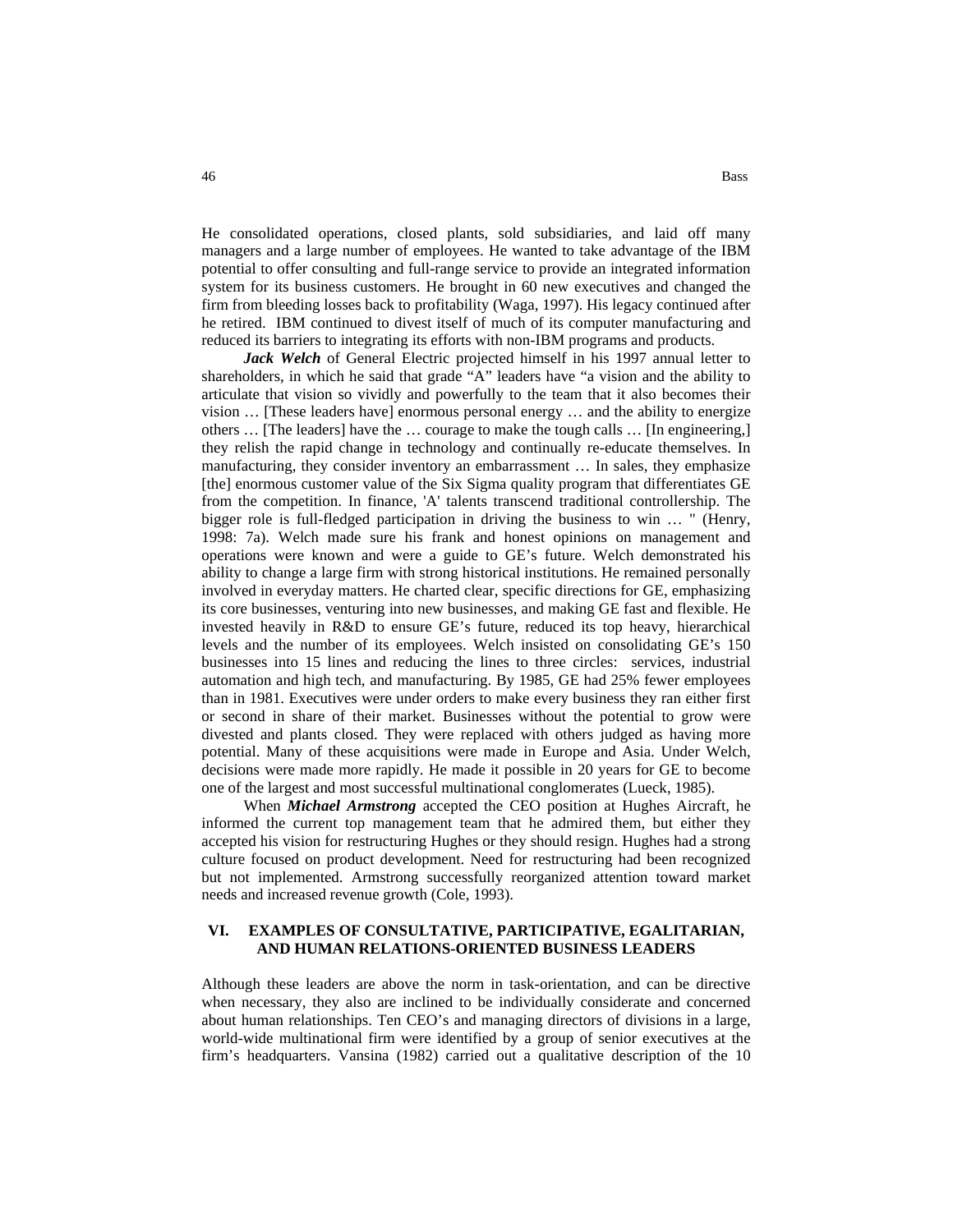leaders using semi-structured taped interviews which were subsequently contentanalyzed. The ten leaders were selected for their consistently "excellent performance in different business situations in different parts of the world" (p. 2). Vansina concluded that the leaders work through people for whom they care. They create an operating climate in which employees know what they are working for and what work needs to be done for which employees need the means, authority, knowledge and resources. The leaders have a keen interest in spotting and developing young talent and a low tolerance for poor performers. To establish organizational commitment, they see their need to develop personal and professional relationships and collaboration through personal example, consultation, and the removal of obstructions and of incompetent people. They keep actions simple and follow them up to monitor progress. They carefully manage linkages between headquarters and key persons, and of business objectives with social responsibilities. They are self-confident, responsible, and open-minded. They learn the local language and have direct contact with employees.

*Herb Kelleher* was credited by Wall Street analysts as the major reason for Southwest's continuing profitability after the first two years of business. Southwest often generated larger earnings than any of his competitors, who as of 2005 have registered increasing losses or gone bankrupt. He was cofounder of the airline in 1971 and introduced low priced and frequent point-to-point service instead of the hub-andspoke service of the major airlines--with a fleet of one type of aircraft, the Boeing 737, instead of the many types found among his competitors. His cost per available seat mile, employees per aircraft, and employees per passenger were as low as 50 to 75% of his competitors. But he also provided employee and customer satisfaction. In addition to giving employees 15% of the net profits and matching up to 100% of individual employee contributions to their 401K retirement plans, his unusually good labormanagement relations and his unusually friendly personality resulted in strong loyalty to the company. Employees were willing to do whatever was needed. (I was surprised on my first trip on Southwest to see at one stop the flight attendants cleaning up the aircraft cabin.) Pilots may help as ticket agents; ticket agents as baggage carriers. Individualized consideration, kindness, and spirit were nurtured. Recruits were selected for their sense of humor. But Kelleher's humor is hard to keep up with. While "employees are our most important resource" is a cliché, it is a major principle at Southwest. Kelleher was like some very funny father of the family and the center of formal and informal festivities (Labich, 1994).

*Andrew Grove,* CEO of Intel, was known for his innovation in the design and manufacture of computer chips. His egalitarianism comes from his escape from Hungary during the Nazi occupation. For him, America is symbolized by the respect for intellect and each other as human beings. The culture of Intel combines informality, high standards, and hard work (Tolkoff, 1998).

*Ben Cohen* and *Jerry Greenfield,* founders of successful *Ben and Jerry's*, were extremely egalitarian and strongly focused on the human side of enterprise with a strong sense of social responsibility. Before selling their homemade ice cream company, they ran it like a human service agency. They practiced walk-around management, having fun with employees at work and at their annual meetings. They formed a committee to put more joy in employee's work and decrease stress. They created an organizational culture of charity, goodwill, and respect for the community,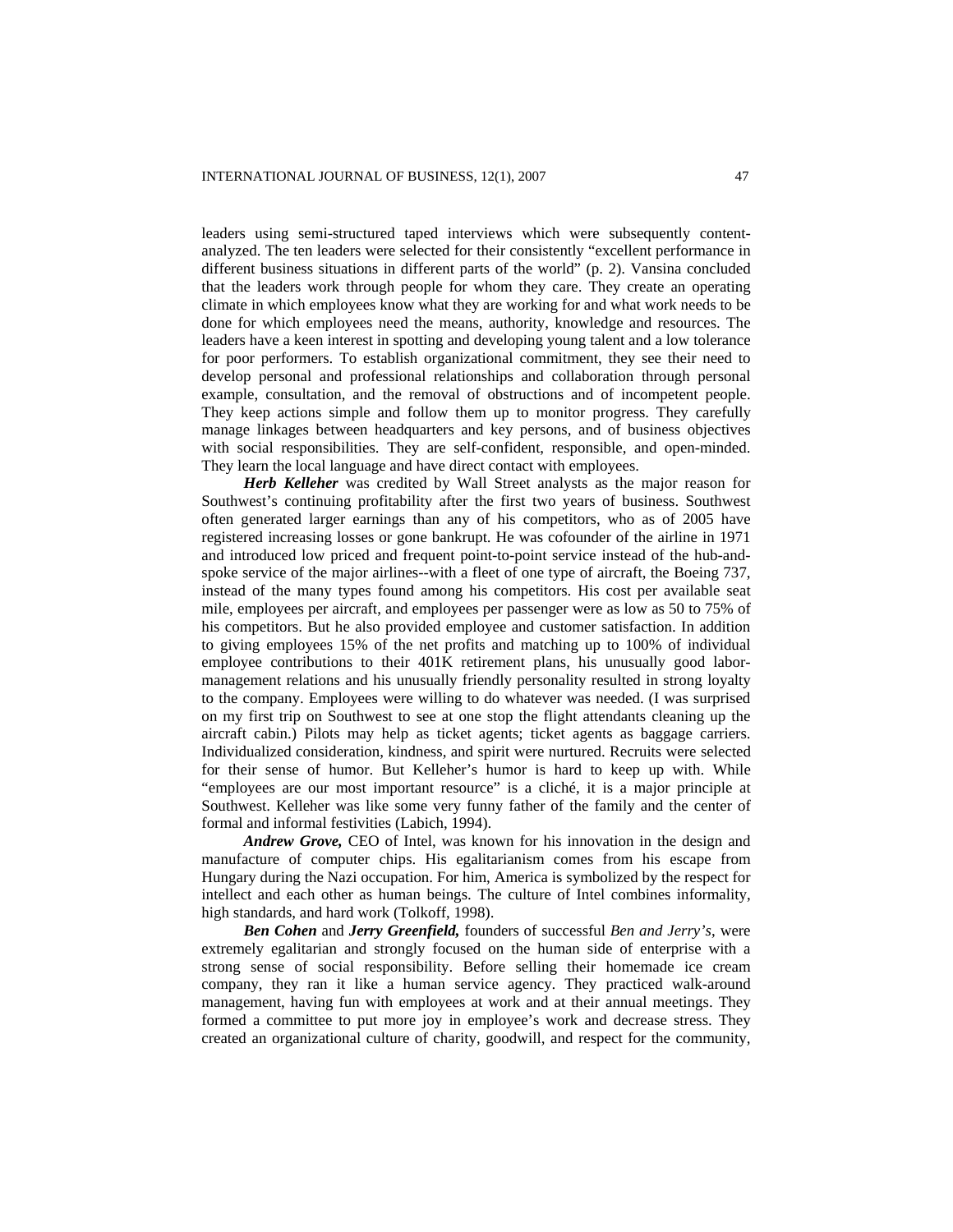and kept their top salaries down to five times the lowest employee's base pay (Levine, 1988; Severance, 1988).

Other CEO's showed they care about their employees in a variety of different ways. *Jack Stack* of Springfield Manufacturing emphasized teaching employees the financial aspects of the business. *Patricia Gallup* of PC Connection nurtured her employees and interacted directly with her more than 800 employees by E-mail, *Mary Kay Ash* of Mary Kay Cosmetics felt she had compassion for her people and saw them as more important than the bottom line. *Robert J. Eaton* of the former Chrysler Corporation believed that the firm could reach its goals through organizing teams and empowering its people. Known for his strong sense of business ethics, *Adrian Cadbury* of Cadbury Schweppes built personal relationships within the firm, emphasized openness and fairness, and worker participation in decision-making. *Bernard Marcus,* founder of Home Depot was on closed-circuit television twice a month from one of their many stores presenting corporate news and answering questions. Instead of sales commissions, employees could purchase shares in the company at 15% below market price. They were expected to treat customers as if they were fine China, and were provided all necessary training. Marcus had high expectations of employees and their involvement (Avolio and Bass, 1999).

## **VII. CONCLUSION**

Providing strategic leadership is an important role for the CEO and senior executives. They are challenged by the need to honor the past and present while considering the future of the organization and its environment. They need to support both continuity and change. Based on scanning their organization and its environment, strategic leaders formulate the goals and directions of the organization and communicate them to their organization. Based on consultation, intuition, and a long-term perspective, they make strategic decisions that affect corporate profitability. Strategies can follow a variety of approaches ranging from purely economic considerations to emphasis on good human and customer relations. Requirements for effective strategic leadership and senior executive teams are provided in examples from successful strategic leaders.

### **REFERENCES**

- Arnott, DH., 1995, "The Five Lenses of Leadership," *Journal of Leadership Studies*: 137-141.
- Avolio, BJ, BM Bass (eds), 2002, "Developing Potential Across a Full Range of Leadership: Cases on Transactional and Transformational Leadership," *Lawrence Erlbaum: Mahwah, NJ.*
- Bass, BM, BJ Avolio, 1992, "Multifactor Leadership Questionnaire-68," *Mindgarden: Redwood City, CA.*
- Bass, BM, 1970, "When Planning for Others," *Journal of Applied Behavioral Science*  **6**: 151-171.
- Bass, BM, 1983, "Organizational Decision Making," *Irwin: Homewood, IL.*
- Beer, M, RA Eisenstat, 2000, "The Silent Killers of Strategy Implementation and Learning," *Sloan Management Review,* Summer: 29-40.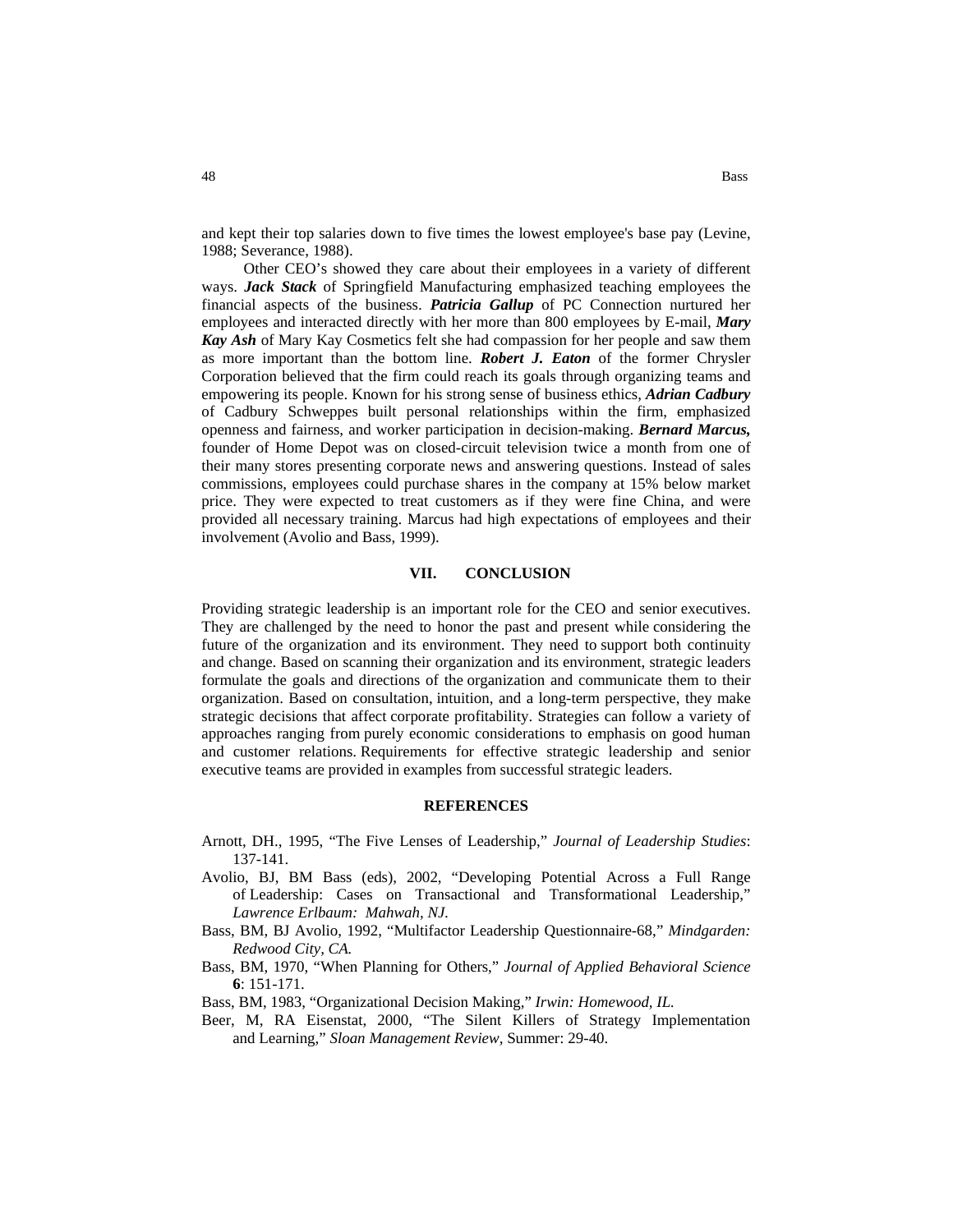- Boal, KB, R Hooijberg, 2001, "Strategic Leadership Research: Moving on," *Leadership Quarterly* **11**: 515-549.
- Bruce, JS, 1986, "The Intuitive Pragmatists: Conversations with Chief Executive Officer," *Center for Creative Leadership*: Greensboro, NC; 19.
- Canella, AA, Jr., MJ Monroe, 1997, "Contrasting Perspectives on Strategic Leaders: Toward A More Realistic Review of Top Managers," *Journal of Management* **23**: 213- 237.
- Chaganti, R, R Sambharya, 1987, "Research Notes and Communications: Strategic Orientation and Characteristics of Upper Management," *Strategic Management Journal* **5**: 393-401.
- Charan, R N Rosen, J Abarbanel, 1991, "Energizing the Corporation through Organizational Information," Unpublished ms.
- Cogliser, CC, 2002, "Rethinking Leadership from a Strategic View," Paper presented at the annual meeting of the Academy of Management, Denver, CO.
- Cole, J, 1993 (March 30), "Gentle Persuasion: New CEO at Hughes Studied its Managers, Got Them on His Side; That Let Armstrong Move Fast to Reshape GM Unit As More Market Driven: IBM Executive Makes Good," *Wall Street Journal*: Al, A6.
- Colvin, RE, 2001, "Leading from the Middle: A Challenge for Middle Managers," *Festschrift for Bernard Bass. Center for Leadership Studies*, SUNY-Binghamton: Binghamton, NY.
- Conger, JA, 1999, "The Dark Side of Leadership," *Organizational Dynamics* **27**: 56-67.
- Conger, JA, RA Kanungo, 1988, "Charismatic Leadership: The Elusive Factor in Organizational Effectiveness," *Jossey-Bass*: San Francisco, CA.
- Crosby, PB, 1990, "Leading: The Art of Becoming an Executive," *McGraw-Hill*: New York.
- D'Aveni, R A, I MacMillan, 1990, "Crisis and the Content of Management Communications: A Study of the Focus of Attention of Top Managers in Surviving and Failing Firms," *Administrative Science Quarterly* **35**:634-657.
- Davidson, JE, R Deuser, RJ Sternberg, 1994, "The Role of Meta-Cognition in Problem Solving," In *Metacognition: Knowing about Knowing*, Metcalf J, Shimamura AP (eds). MIT Press: Cambridge, MA.
- Day, DV, RG Lord, 1988, "Executive Leadership and Organizational Performance: Suggestions for A New Theory and Methodology," *Journal of Management* **14**: 453-464.
- Elenkov, DS, W Judge, 2002, "Strategic Leadership Behaviors and Innovation Influence: An Empirical International Study," Paper presented, annual meeting of the Academy of Management, Denver, CO.
- Farkus, CM, P De Backer, 1996, "Maximum Leadership: Five Strategies for Success from the World's Leading CEOs," Perigee Book: London, UK.
- Finkelstein, S, DC Hambrick, 1990, "Top-management Team Tenure and Organizational Outcomes: The Moderating Role of Managerial Discretion," *Administrative Science Quarterly* **35**: 484-503.
- Finkelstein, S, DC Hambrick, 1996, "Strategic Leadership: Top Executives and Their Effects on Organizations," *West Educational Publishing*: St. Paul, MN.
- Fitzgerald, TH, 1988, "Can Change in Organizational Culture Really Be Managed?" *Organizational Dynamics* **17**(2): 5-15.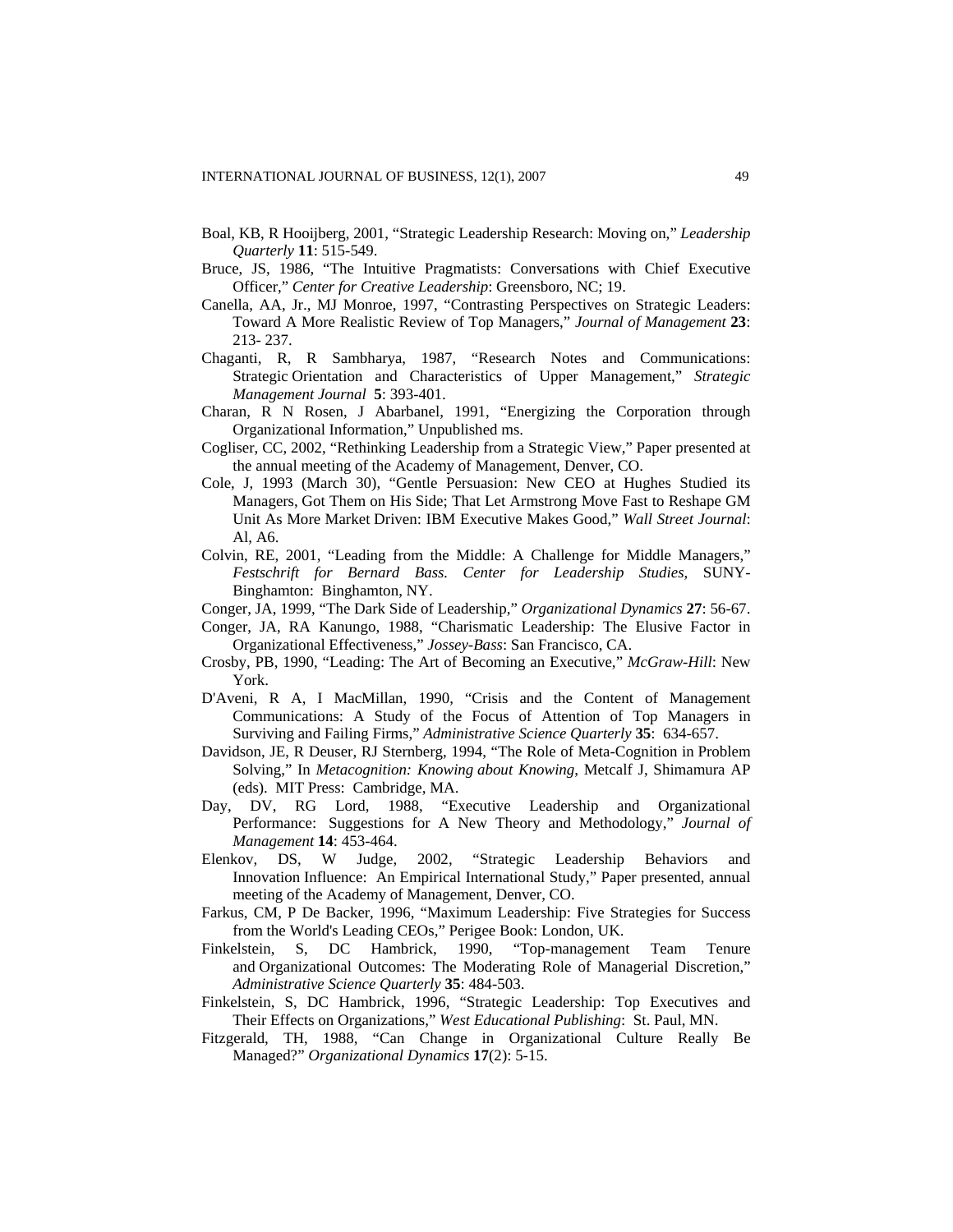- Floyd, SW, 1992, "Managing Strategic Consensus: The Foundation of Effective Implementation," *Academy of Management Executive* **6**(4): 27-39.
- Franke RH, JA Miller, 2007, "Capital Investment and Utilization in Business Performance and Economic Growth." *International Journal of Business* **12**(1), Special Issue on "Taking Business Seriously," Winter.
- Gist, ME, DS Gerson, (Submitted.) "In the Eyes of the Beholder: A Structural Model of Strategic Leadership and Executive Effectiveness," *Academy of Management Journal.*
- Greenwald, A, 1985, "Totalitarian Egos in the Personalities of Democratic Leaders," Paper presented at the annual meeting of the International Society of Political Psychology, Washington, DC.
- Grossman W, Hoskinsson, 1998, "CEO Pay at the Crossroads of Wall Street and Main: Toward the Strategic Design of Executive Compensation," *Academy of Management Executive* **12**(1): 43-56.
- Hall, T, 1984, "For a Company Chief, When There's A Whim, There's Often A Way; Thus, A Stop at A Coffee Shop Leads to An Acquisition; Greyhound's Move West; When Wickes Took up Golf," *Wall Street Journal*, October 1: 1, 20.
- Hambrick, DC, GD Fukutomi, 1991, "The Seasons of A CEO's Tenure," *Academy of Management Review* **16**: 719-742.
- Hambrick, DC., 1981, "Strategic Awareness within Top Management Teams," *Strategic Management Journal*: **2**: 263-279.
- Heller, F, 1994, "Leadership," In *International Encyclopedia of Business Management*. Routledge: London, UK.
- Henry, D, 1998, "GE's Welch Sees Opportunity in Asia Crisis," *USA Today (*February 27): pp. 7A, 8B.
- Hitt, MA, RE Hoskisson, JS Harrison, 1991, "Strategic Competitiveness in the 1990s: Challenges and Opportunities for U.S. Executives," *Academy of Management Executive*, **5** (2): 7-21.
- Hughes, GD, 1990, "Managing High-tech Product Cycles," *Academy of Management Executive*, **4**(2): 44-54.
- Hunt, JG, 1991, "Leadership: A New Synthesis," *Sage*: Newbury Park, CA.
- Hymowitz, C, 2003, "Managing Your Business: A New Breed of Chief Executives Faces A New Vulnerability," *Wall Street Journal* (January 27).
- Ireland, RD, MA Hitt, 1999, "Achieving and Maintaining Strategic Competence in the 21st Century: The Role of Strategic Leadership," *Academy of Management Executive*, **13**: 43-57.
- Jacobs, TO, E Jaques, 1987, "Leadership in Complex Systems," In *Human Productivity Advancement*, Zeidner J (ed). Praeger: New York.
- Kets de Vries, M, D Miller, 1984, "The Neurotic Organization," *Jossey-Bass*: San Francisco, CA.
- Kor, Y, 2002, "Direct and Interaction Effects of Top Management Team Attributes and Corporate Governance on R&D Investment Strategy," Paper presented at the annual meeting of the Academy of Management, Denver, CO.
- Korn, Ferry (International), 1988, "Reinventing the CEO," Graduate School of Business, Columbia University: New York.
- Labich, K., 1994, "Is Herb Kelleher America's Best: Behind His Clowning Is A People-Wise Manager Who Wins When Others Can't," *Fortune* May 2: 44-52.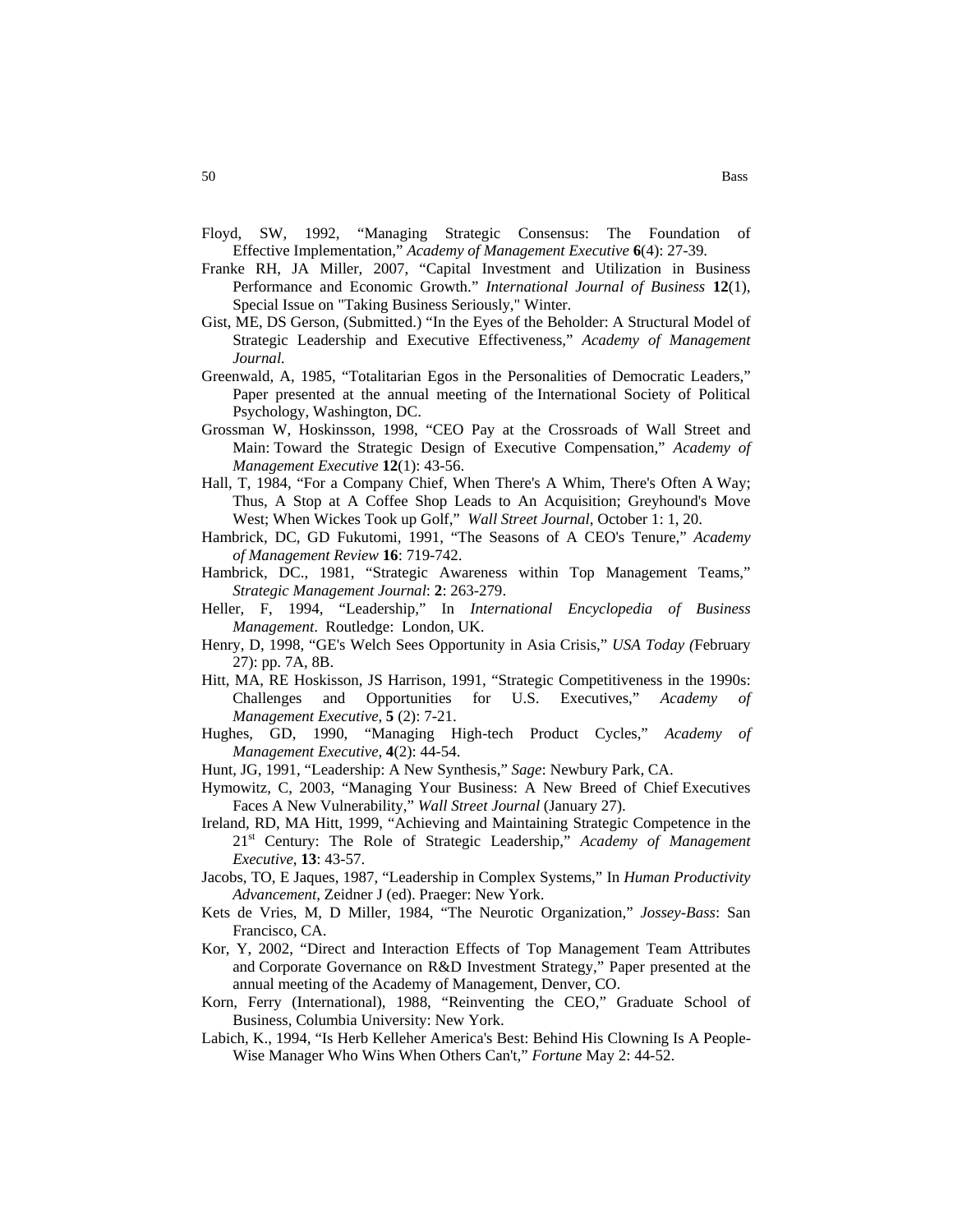Levine, S, 1988, "Scoops of Fun," *The Philadelphia Inquirer* July 3: 10C.

- Levinson, H, 1981, "Executive," *Harvard University Press*: Cambridge, MA.
- Levinson, H, 1994, "Why the Behemoths Fell: The Psychological Roots of Corporate Failure," *American Psychologist* **49**: 428-436.
- Lewis, P, TO Jacobs, 1992, "Individual Differences in Strategic Leadership Capacity: A Constructive Development Review," In *Strategic Leadership: A Multiorganizational-level Perspective*, Phillips RL, Hunt JG (eds). Quorum Books: Westport, CT.
- Locke, EA, 2000, "The Prime Movers: Traits of the Great Wealth Creators," *Amacom*: New York.
- Lueck, TJ, 1985, "Why Jack Welch Is Changing G.E.," *New York Times* May 5.
- Mair, J, 2002, "How Much Do Middle Managers Matter, Really? An Empirical Study on their Impact on Sustained Superior Performance," Paper presented at the annual meeting of the Academy of Management, Denver, CO.
- McNeilly, MR, 1996, "Sun Tzu and the Art of Business," *Oxford University Press*: Oxford, UK.
- Miles, RE, CC Snow, 1978, "Organizational Strategy, Structure, and Process," *McGraw-Hill: New York.*
- Miller, CC, 2002, "Effective Use of Intuition in Strategic Decision Making," Paper presented at the annual meeting of the Academy of Management, Denver, CO.
- Miller, D, P Friesen, 1980, "Momentum and Revolution in Organizational Management," *Academy of Management Journal* **23**: 591-614.
- Miller, D, JM Toulouse, 1986, "Strategy, Structure, CEO Personality and Performance in Small Firms," *American Journal of Small Business* Winter: 47-62.
- Murningham, JK, JC Mowen, 2002, "The Art of High-stakes Decision-making: Tough Calls in a Speed-driven World," *Wiley:* New York.
- Niehoff, BP, CA Enz, RA Grover, 1990, "The Impact of Top-management Actions on Employee Attitudes and Perceptions," *Group and Organizational Studies* **15**: 337- 352.
- Norburn, D, S Birley, 1988, "The Top Management Team and Corporate Performance," *Strategic Management Journal* **9**: 225-237.
- Nutt, PC, 1999, "Surprising but True: Half of Organizational Decisions Fail," *Academy of Management* Executive **13**(4): 75-90.
- Nutt, PC, 2002, "Why Decisions Fail: Avoiding the Blunders and Traps that Lead to Debacles," *Berrett-Koehler*: San Francisco, CA.
- Peterson, MF, MF Sorenson, 1990, "Cognitive Processes in Leadership: Interpreting and Handling Events in an Organizational Contest," *Communication Yearbook* **14**(11): 499-532.
- Petrick, JA, RF Scherer, JD Brodzinski, 1999, "Global Leadership Skills and Reputational Capital: Intangible Resources for Sustainable Competitive Advantage," *Academy of Management Executive* **13**(1): 58-69.
- Ponder, QD, 1958, "Supervisory Practices and Ineffective Foremen," *Doctoral Dissertation, Columbia University*: New York.

Porter, M, 2001, "Big ideas," *Fast Company* March: 150-154, 156.

Rodgers, R., JE Hunter, DL Rogers, 1993, "The Influence of Top Management Commitment on Program Success," *Journal of Applied Psychology* 78: 151-155.